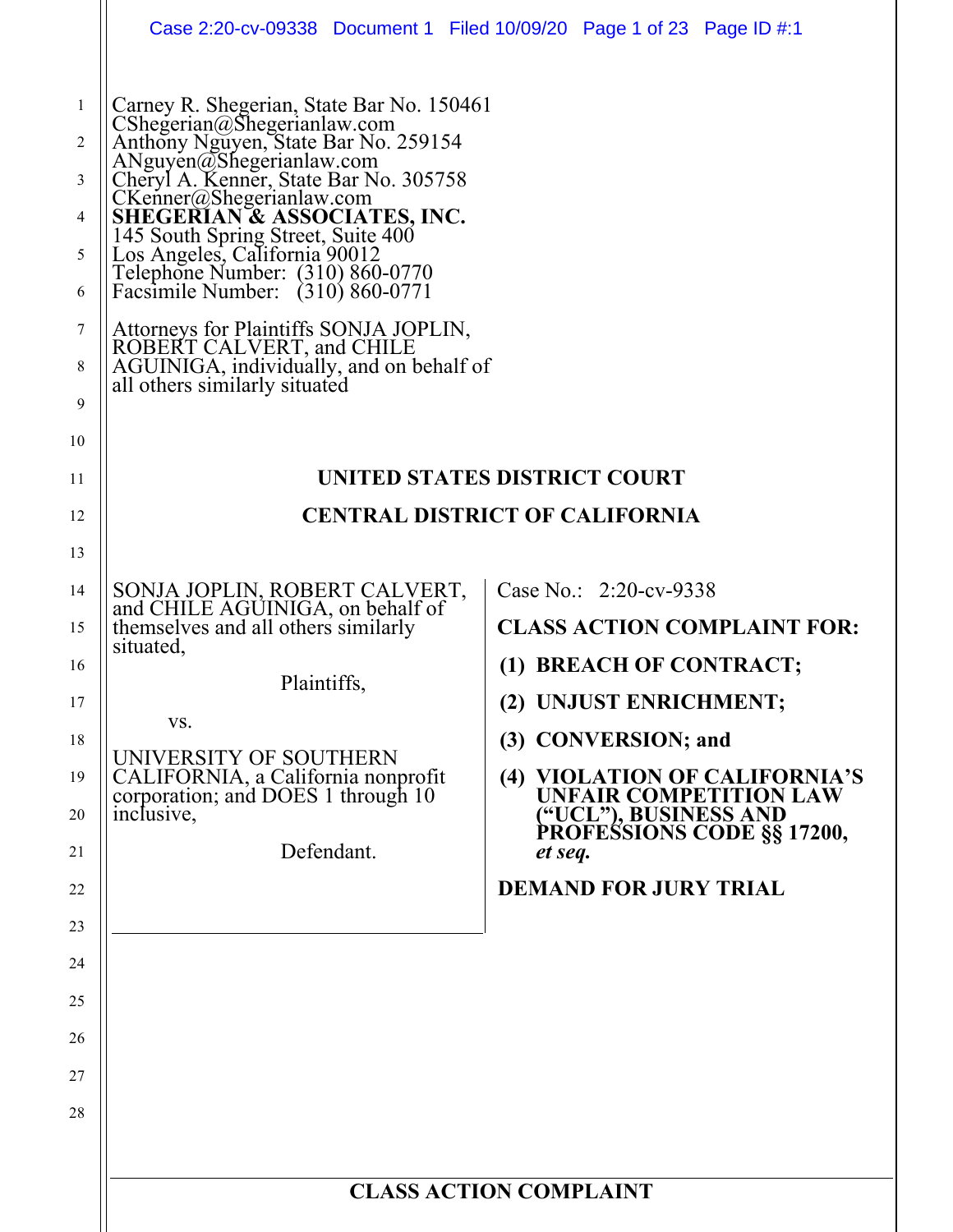|                 | <b>TABLE OF CONTENTS</b>                                                                                                                                                                                        |      |
|-----------------|-----------------------------------------------------------------------------------------------------------------------------------------------------------------------------------------------------------------|------|
|                 |                                                                                                                                                                                                                 | Page |
| I.              |                                                                                                                                                                                                                 |      |
| II.             |                                                                                                                                                                                                                 |      |
| III.            |                                                                                                                                                                                                                 |      |
| IV.             |                                                                                                                                                                                                                 |      |
| А.              |                                                                                                                                                                                                                 |      |
| B.              |                                                                                                                                                                                                                 |      |
| $\mathcal{C}$ . | Defendants Continue to Charge Full Tuition and Fees Despite the                                                                                                                                                 |      |
| V.              |                                                                                                                                                                                                                 |      |
|                 |                                                                                                                                                                                                                 |      |
|                 |                                                                                                                                                                                                                 |      |
|                 |                                                                                                                                                                                                                 |      |
|                 |                                                                                                                                                                                                                 |      |
|                 |                                                                                                                                                                                                                 |      |
|                 |                                                                                                                                                                                                                 |      |
|                 |                                                                                                                                                                                                                 |      |
|                 |                                                                                                                                                                                                                 |      |
|                 |                                                                                                                                                                                                                 |      |
|                 |                                                                                                                                                                                                                 |      |
|                 |                                                                                                                                                                                                                 |      |
|                 |                                                                                                                                                                                                                 |      |
| IX.             |                                                                                                                                                                                                                 |      |
|                 | Violation of California's Unfair Competition Law ("UCL"), California<br>Business and Professions Code §§ 17200, et seq. (Brought by Plaintiffs on<br>Behalf of Themselves and the Class Against All Defendants) |      |
| X.              |                                                                                                                                                                                                                 |      |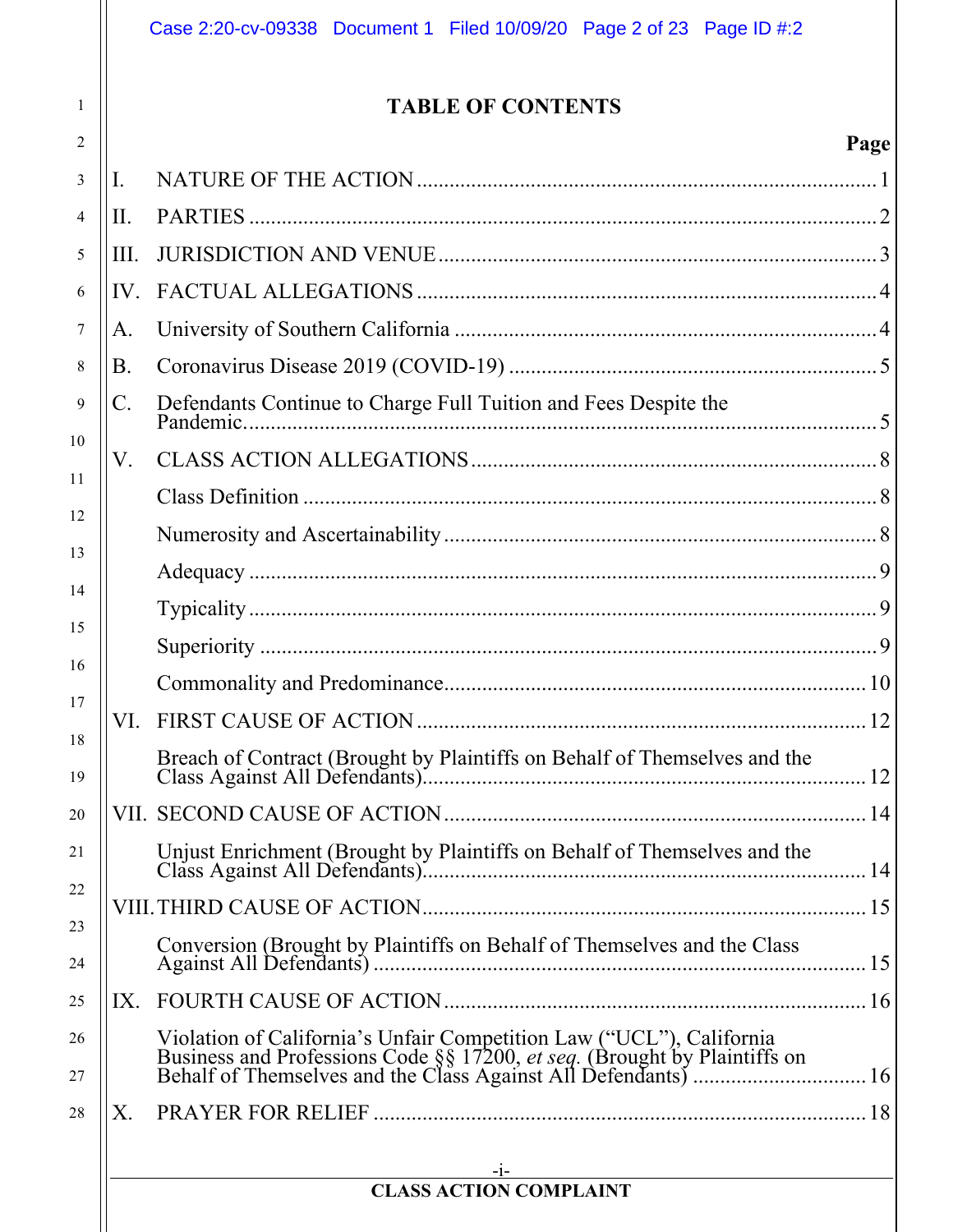|                                        | Case 2:20-cv-09338 Document 1 Filed 10/09/20 Page 3 of 23 Page ID #:3 |
|----------------------------------------|-----------------------------------------------------------------------|
|                                        |                                                                       |
| $\,1\,$                                | 20                                                                    |
| $\sqrt{2}$                             |                                                                       |
| $\mathfrak z$                          |                                                                       |
| $\overline{\mathcal{A}}$<br>$\sqrt{5}$ |                                                                       |
| 6                                      |                                                                       |
| $\boldsymbol{7}$                       |                                                                       |
| $\,8\,$                                |                                                                       |
| 9                                      |                                                                       |
| $10\,$                                 |                                                                       |
| 11                                     |                                                                       |
| 12                                     |                                                                       |
| 13                                     |                                                                       |
| 14                                     |                                                                       |
| 15                                     |                                                                       |
| 16                                     |                                                                       |
| 17                                     |                                                                       |
| 18                                     |                                                                       |
| 19                                     |                                                                       |
| $20\,$<br>21                           |                                                                       |
| $22\,$                                 |                                                                       |
| 23                                     |                                                                       |
| 24                                     |                                                                       |
| 25                                     |                                                                       |
| 26                                     |                                                                       |
| $27\,$                                 |                                                                       |
| 28                                     |                                                                       |
|                                        |                                                                       |
|                                        | $-ii-$<br><b>CLASS ACTION COMPLAINT</b>                               |
|                                        |                                                                       |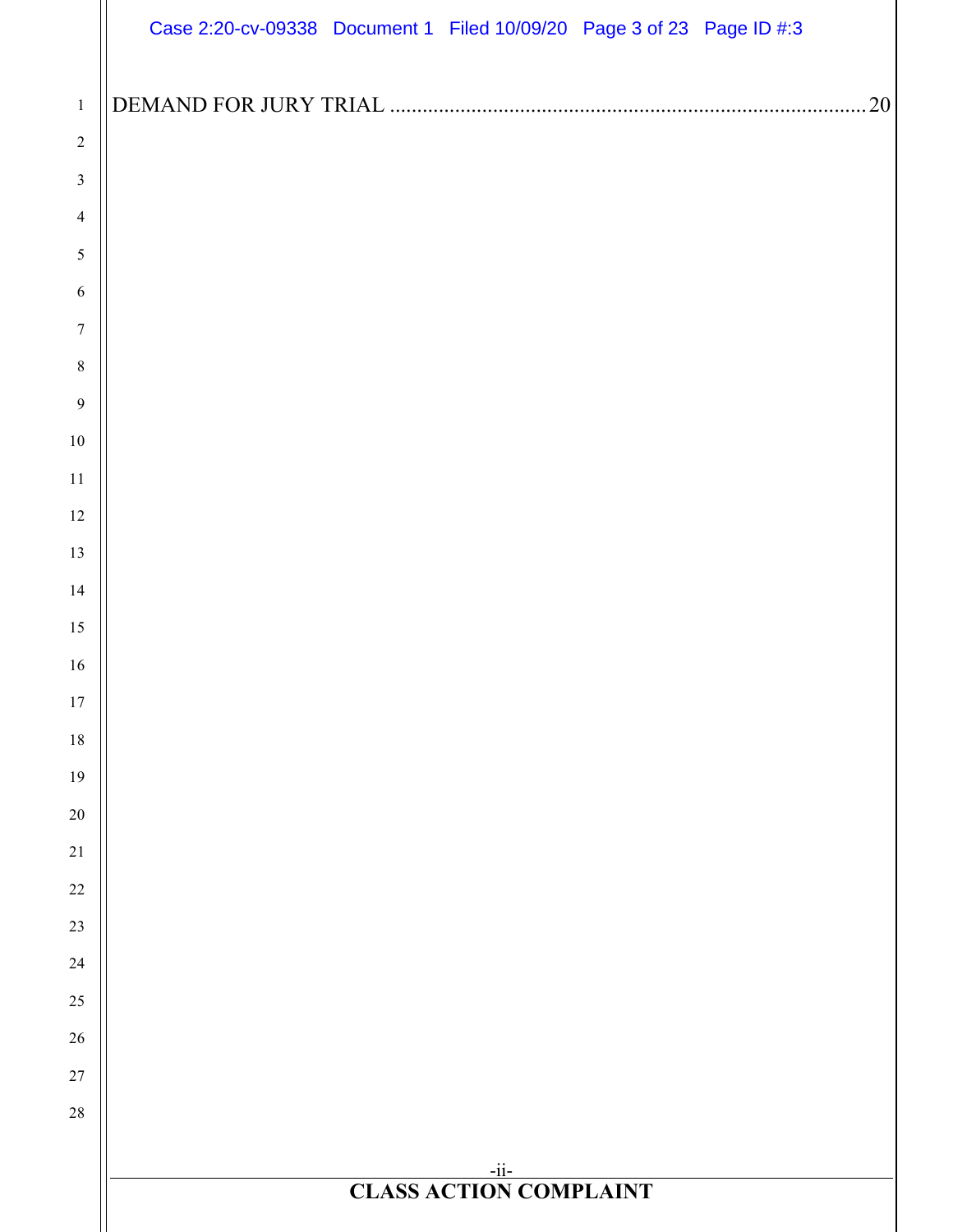Plaintiffs SONJA JOPLIN, ROBERT CALVERT, and CHILE AGUINIGA, on behalf of themselves and all others similarly situated, by and through their attorneys, Shegerian & Associates, Inc., hereby file this Class Action Complaint against Defendant UNIVERSITY OF SOUTHERN CALIFORNIA, a California nonprofit corporation ("USC"); and DOES 1 through 10 inclusive, (collectively, "Defendants"), and states as follows:

1

2

3

4

5

6

7

8

9

10

11

12

13

14

15

16

17

18

19

20

21

22

23

24

25

26

27

28

#### **I. NATURE OF THE ACTION**

1. This is a class action for breach of contract, unjust enrichment, conversion, and violation of the California's Unfair Competition Law ("UCL") Brought by Plaintiffs on Behalf of Themselves and all others similarly situated, that is, all students enrolled at Defendants' educational institution. Defendants have shut down all of its campus facilities, discontinued all live in-classroom instruction of all courses at any of Defendants' campuses and schools, and instead moved all instruction to virtual online pre-recorded and/or live streaming video instruction. While these actions are attributable to the COVID-19 pandemic and the shelter-in-place order in effect in the State of California, Defendants have continued holding Plaintiffs and all students liable for the full preshutdown tuition and fee obligations, despite the fact that Defendants are unable to provide, and are not providing, the services and facilities that the students bargained for and are being billed for as part of their tuition and fees—fees and tuition costs that easily amount to thousands of dollars per student but less than \$75,000 each at this time.

2. While Defendants may not bear culpability for the campus closures or the inability to provide any classroom instruction, neither do the enrolled students. Yet, while Defendants have used the current COVID-19 shutdown circumstances to excuse its duty to perform fully the obligations of its bargain with its students, Defendants continues to demand that all students fully perform their contractual bargain to pay in full all tuition and fees without any reduction for Defendants' lack of full performance. This is contrary to ordinary tenets of contract law. This indefensible breach is saddling wholly innocent students with mounting debt as a result of having to pay tuition and fees for services they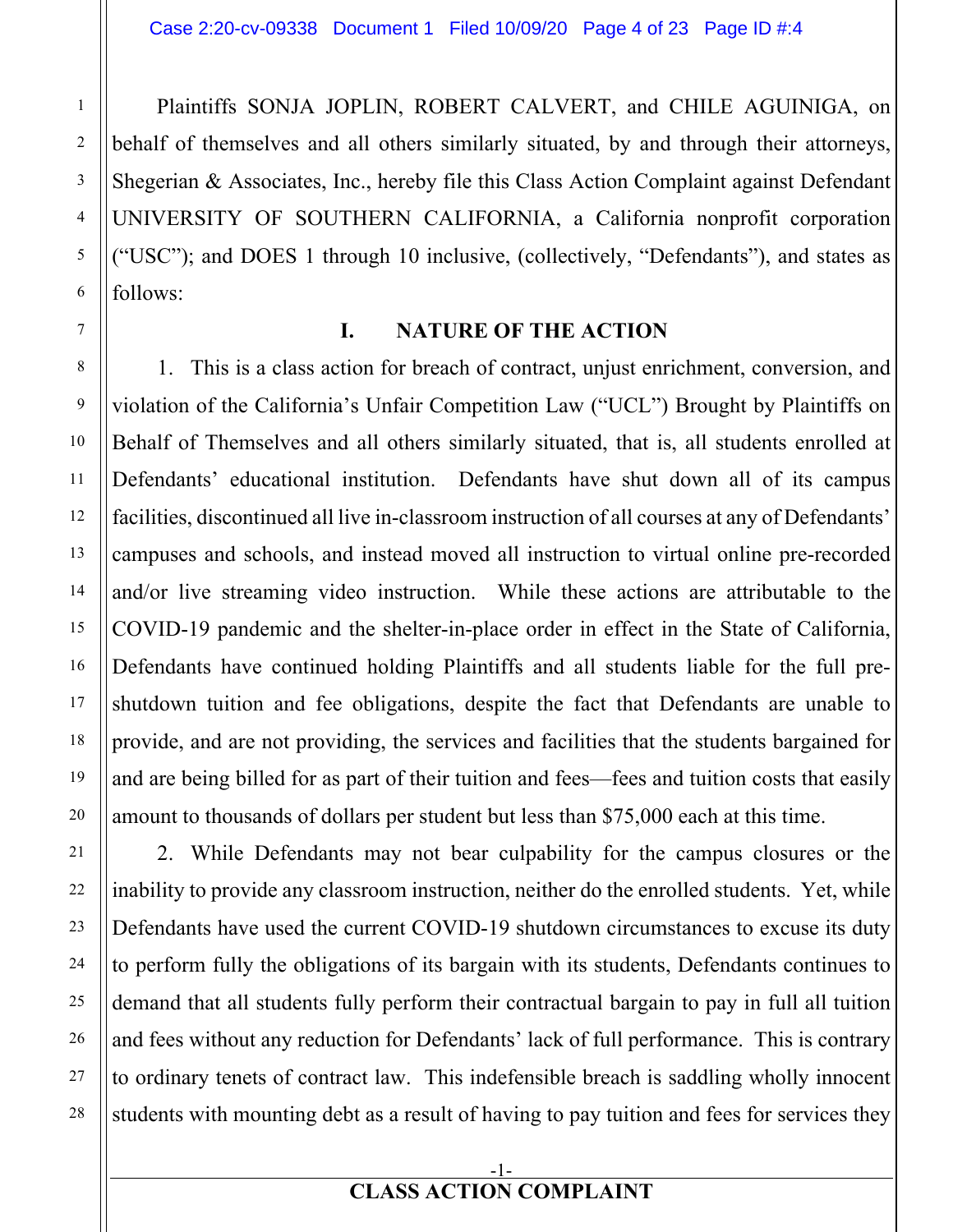are not receiving and facilities that are not being provided. In so acting, Defendants are unjustly enriching themselves at the expense of Plaintiffs and Class members he seeks to represent.

3. California law recognizes the proposition that the relationship between a matriculated student and Defendants are contractual: "By the act of matriculation, together with payment of required fees, a contract between the student and the institution is created." *Kashmiri v. Regents of University of California* (2007) 156 Cal.App.4th 809, 824. In addition to any express enrollment contract that may exist between the students and Defendants, the law recognizes an implied-in-fact contract brought about by the conduct of the parties during the students' enrollment. *Id.*

4. Defendants have breached their contractual duties by ceasing all in-classroom instruction at all campuses and shutting down campus facilities while continuing to asses and collect full tuition and fee payment from Plaintiffs and Class members as if full performance had been rendered to them. Undoubtedly, however, the performance now being provided by Defendants and Defendants' campus facilities is different from and of lesser value than what was bargained for at the time of Plaintiffs' and class members' enrollment.

5. Plaintiffs therefore bring this action on behalf of themselves and all other similarly situated students of Defendants to seek redress for Defendants' breach of contract, unjust enrichment, acts amounting to the action of money had and received, and violations of the UCL.

#### **II. PARTIES**

6. Plaintiff Sonja Joplin ("Joplin") is a current graduate student at USC's Keck School of Medicine and is pursuing her Medical Degree. Joplin completed her second year in May 2020.

7. Plaintiff Robert Calvert ("Calvert") is a current undergraduate student at USC and is pursuing his bachelor's degree in Economics. Calvert completed his junior year in May 2020.

#### -2- **CLASS ACTION COMPLAINT**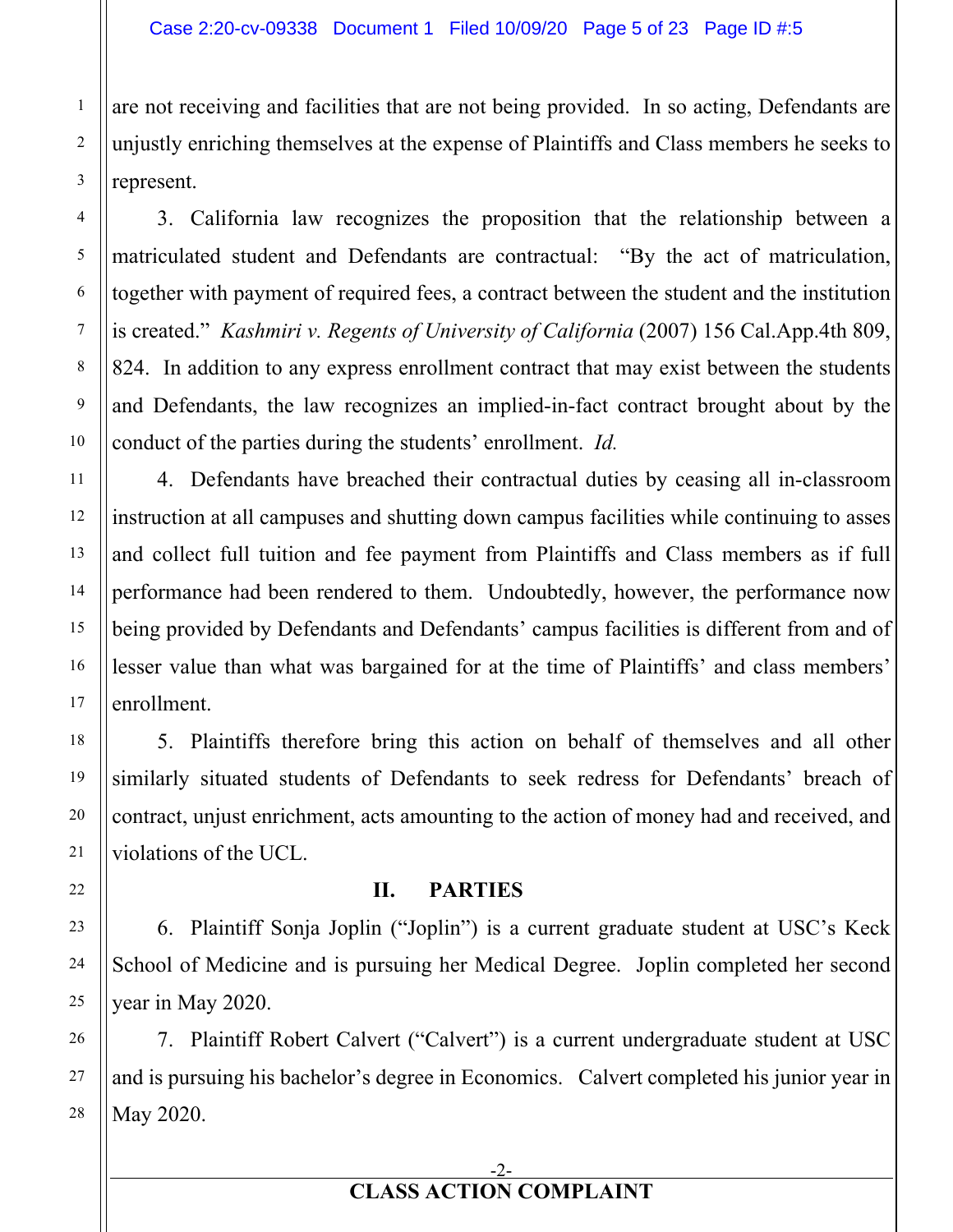8. Plaintiff Chile Mark Aguiniga Gomez ("Aguiniga") is a current undergraduate student at USC and is pursuing his bachelor's degree in Law, History, and Culture. Aguiniga completed his junior year in May 2020. Aguiniga also lived on campus and was a resident in student housing for the spring 2020 semester until USC prevented Aguiniga from living in student housing.

9. Defendant the University of Southern California ("USC") is a private university incorporated in the state of California. Defendant is doing business in the State of California, operating in the State of California, and is availing itself of the privileges and obligations associated therewith.

#### **III. JURISDICTION AND VENUE**

10. This Court has jurisdiction over the subject matter presented by this Complaint because it is a class action arising under the Class Action Fairness Act of 2005 ("CAFA"), which confers original jurisdiction on federal courts over a class action with at least 100 putative class members, minimal diversity in which any member of the putative class is a citizen of a state different from any defendant, and in which the amount in controversy exceeds in the aggregate sum of \$5,000,000.00, exclusive of interest and costs.

11. Plaintiffs allege that there are at least 100 putative class members with student enrollment in the tens of thousands.

12. Plaintiffs allege that the amount in controversy exceeds \$5,000,000.00, pursuant 28 U.S.C. § 1332(d)(2) and (6).

13. Plaintiffs allege that minimal diversity exists with members of the proposed class residents of states other than California and further that more than two-thirds of the proposed class are not residents of California.

14. Venue within this District is proper because Defendant USC is located at 3551 Trousdale Parkway, ADM 352, Los Angeles, California 90089 within this district, is operating a university at its Los Angeles campuses, and the acts complained of occurred within this District.

1

2

3

4

5

6

7

8

9

10

11

12

13

14

15

16

17

18

19

20

21

22

23

24

25

#### -3- **CLASS ACTION COMPLAINT**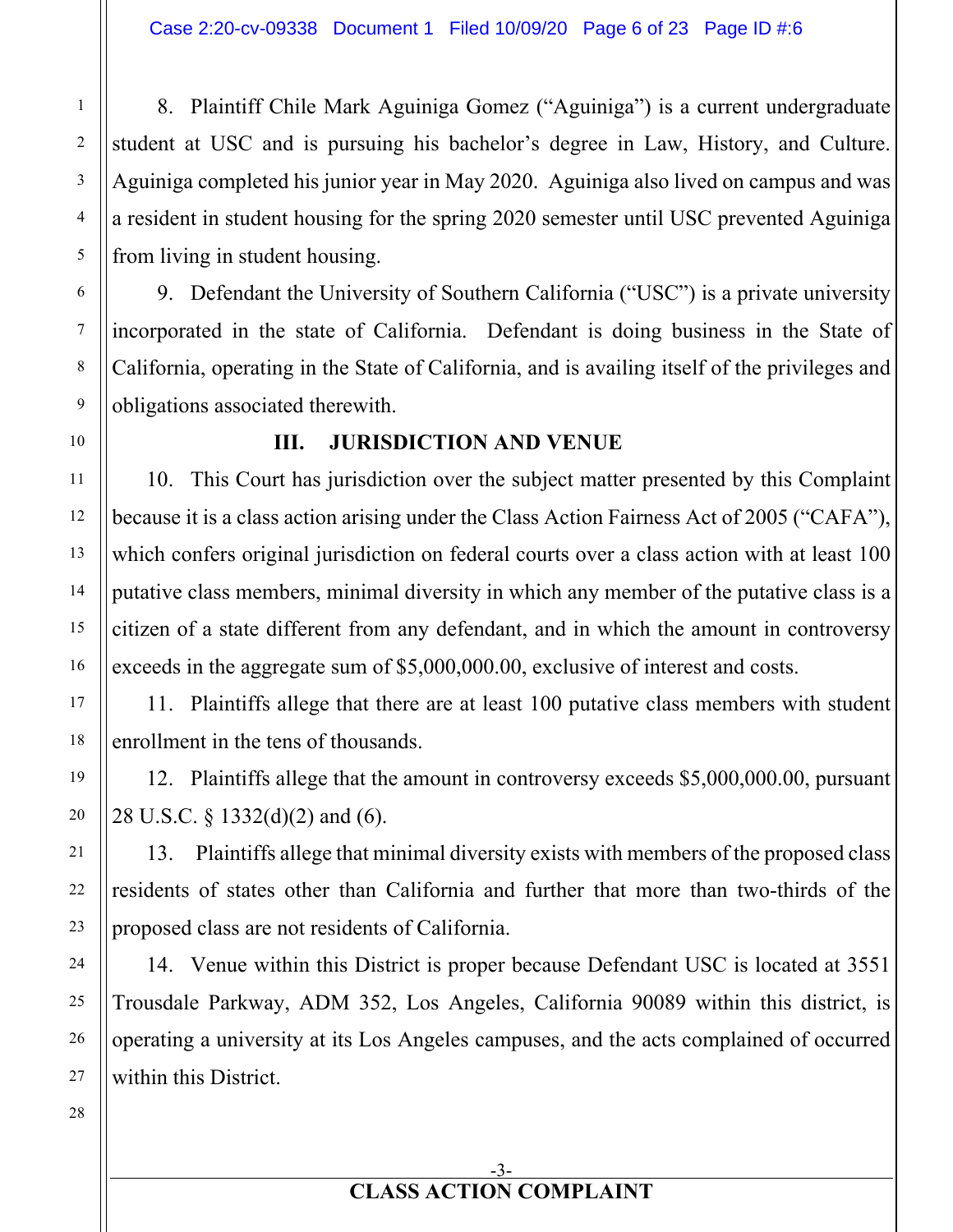## **IV. FACTUAL ALLEGATIONS**

### **A. University of Southern California**

15. Defendant USC is a private university with an enrollment of approximately 48,500 students, with approximately 20,500 undergraduate students and 28,000 graduate and professional students.<sup>1</sup>

16. The rates of tuition paid by undergraduate students and graduate school students during the 2019-2020 academic year was set at a rate of \$28,628.00 each semester.<sup>2</sup> Other specialized degree programs offered by USC set differing rates of tuition for its students, including \$33,253.00 each semester for USC's law school tuition, \$32,575.00 each semester for USC's dentistry school tuition, and \$32,269.00 each semester for USC's medical school tuition.3

17. Additionally, Defendants assessed a variety of fees to its students for the 2019- 2020 academic. The estimated fees charged to undergraduate students at USC for the 2019-2020 academic year was approximately \$939.00 per student, with comparable fees assessed to graduate students that varied by degree program.<sup>45</sup> These fees are assessed to students for services rendered, including student center fees and other resources available to students on campus. $6$ 

18. Plaintiffs and Class members paid all that they owe for tuition and fees.

19. Plaintiffs brings this action on behalf of themselves and similarly situated students who enrolled in USC, during the Spring 2020 academic terms and/or Summer 2020 or Fall 2020 academic terms.

- <sup>2</sup> https://catalogue.usc.edu/content.php?catoid=11&navoid=3681#tuition (semester), (estimated)  $3 \text{ https://catalogue.usc.edu/content.php?catoid=11&navoid=3681\#tution (semester), (estimated)$
- <sup>4</sup> https://financialaid.usc.edu/undergraduates/continuing/how-much-will-my-education-cost.html#/2

 $5 \text{ https://catalogue.usc.edu/content.php?catoid=11&navoid=3681#special fees (estimated))}$ 

<sup>6</sup> *Id.*

-4- **CLASS ACTION COMPLAINT** 

<sup>1</sup> https://about.usc.edu/facts/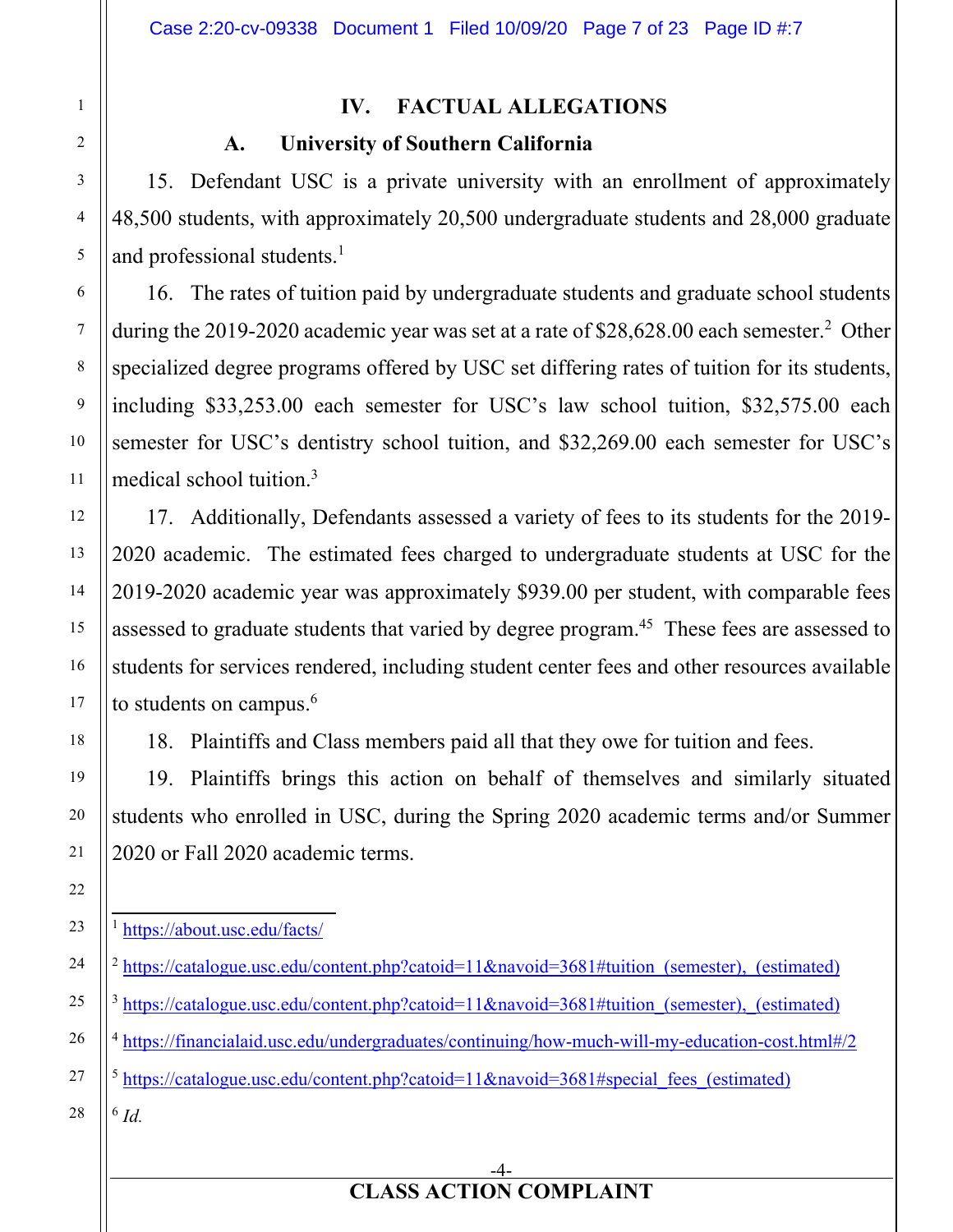## **B. Coronavirus Disease 2019 (COVID-19)**

20. In December 2019, the Chinese government identified a novel coronavirus found in the Wuhan province called sever acute respiratory syndrome coronavirus 2 (SARS-CoV-2). This strain of coronavirus caused Coronavirus disease 2019 ("COVID-19"), an easily spread and unusually lethal disease in certain population groups.7

21. This disease quickly and explosively spread due to its ability to survive in small respiratory droplets and the World Health Organization characterized COVID-19 as a "public health emergency of international concern" in late January and as a pandemic on March 11, 2020.<sup>8</sup>

22. On March 4, 2020, California Governor Gavin Newsom entered an executive order declaring a state of emergency to exist in California relating to COVID-19.

23. On March 19, 2020, California Governor Newsom entered an Executive Order requiring all individuals living in California to stay home or at their place of residence except as needed to maintain continuity of operations of critical infrastructure sectors (in which case, physical distancing must be practiced).<sup>9</sup>

24. The spread of the 2019 coronavirus (COVID-19) has radically changed life in this country with profound impacts on nearly every segment of American life. In response to the pandemic, colleges and universities have taken aggressive measures, which include eliminating in-person classroom instruction and replacing it with online instruction, which is in the form of a combination of pre-recorded or live-streamed video instruction.

## **C. Defendants Continue to Charge Full Tuition and Fees Despite the Pandemic.**

25. On March 19, 2020, California Governor Newsom entered an Executive Order requiring all individuals living in California to stay home or at their place of residence

<sup>8</sup> https://www.who.int/dg/speeches/detail/who-director-general-s-opening-remarks-at-the-mediabriefing-on-covid-19---11-march-2020.

<sup>&</sup>lt;sup>7</sup> https://www.ncbi.nlm.nih.gov/pmc/articles/PMC7128332/.

<sup>&</sup>lt;sup>9</sup> https://covid19.ca.gov/img/Executive-Order-N-33-20.pdf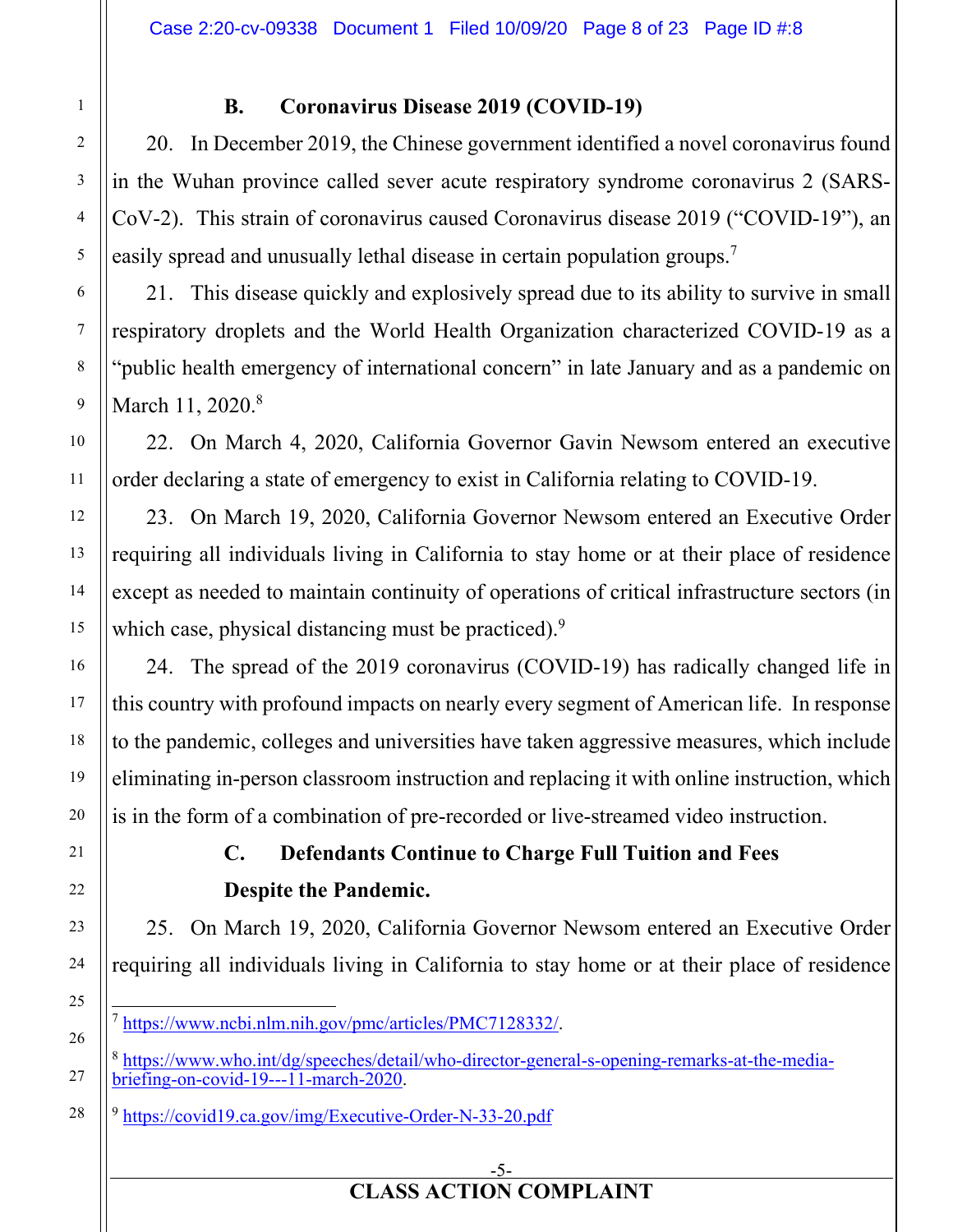except as needed to maintain continuity of operations of critical infrastructure sectors (in which case, physical distancing must be practiced).<sup>10</sup>

26. The spread of the 2019 coronavirus (COVID-19) has radically changed life in this country with profound impacts on nearly every segment of American life. In response to the pandemic, colleges and universities have taken aggressive measures, which include eliminating in-person classroom instruction and replacing it with online instruction, which is in the form of a combination of pre-recorded or live-streamed video instruction.

27. In particular, Defendants instituted mandatory "virtual" classes and ceased to provide on-campus resources to students—including access to laboratories, libraries, dining halls, fitness centers, and various student learning services.

28. On or about March 10, 2020, Defendants announced that classes would "continue online" and encouraged students not to return to campus. Defendants further noted that all university-sponsored events, on and off campus, would be canceled or postponed until a later date and that intercollegiate athletic events would continue without spectators.

29. On or about March 11, 2020, Defendants formally extended the period of remote instruction until April 14, 2020 and further noted that "students who are leaving campus for Spring Recess, may not return until at least April 13[, 2020]."11

30. On or about March 16, 2020, Defendants announced that Defendants made the decision "to finish the academic semester online or remotely." Defendants further announced that it would be "closing non-essential clinics and postponing other clinical services" and that "most buildings, including the libraries, the bookstore and recreational facilities will not be publicly accessible until further notice." Defendants noted that "the majority of students living in university housing left for Spring Recess." Defendants noted that "if you left university housing, do not return to retrieve your belongings." 12

26

<sup>11</sup> https://coronavirus.usc.edu/category/provost/page/2/

<sup>12</sup> http://www.uscannenbergmedia.com/2020/03/16/usc-to-finish-rest-of-semester-remotely/

#### -6- **CLASS ACTION COMPLAINT**

<sup>10</sup> https://covid19.ca.gov/img/Executive-Order-N-33-20.pdf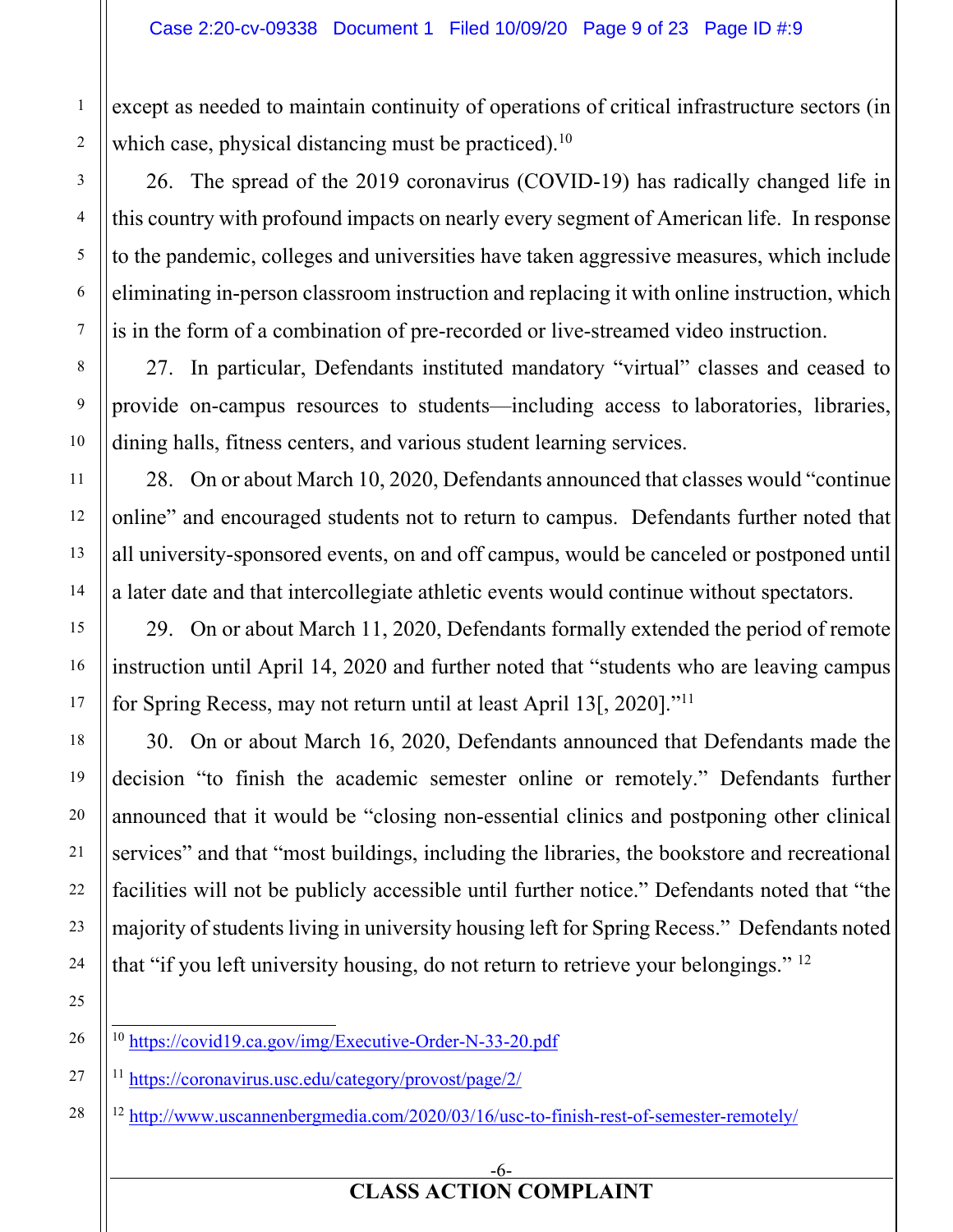31. On or about March 17, 2020, Defendants set forth "expanded research guidelines" which "entail pausing all but essential laboratory and core laboratory research" by March 20, 2020."

32. Defendants ended all in-person classroom instruction and drastically changed the educational opportunities available to students, severely crippling Plaintiffs and Class Members from receiving the education they paid for.

33. Defendants attract students to its programs by emphasizing its "student organizations and events that make campus life rewarding,"13 "beauty at every turn" where "any given day its world-class performance spaces might be hosting celebrity speakers, theater or film festivals, and the campus often bustles with local or cultural events.<sup>14"</sup>

34. By and large, the commitments promised to students are left unfulfilled with Defendants barring students from campuses and imposing mandatory virtual classes. In short, the plethora of resources bargained and paid for by students have been denied.

35. As a result of the transition to virtual learning online, the quality of education Plaintiffs and class members have received has suffered.

36. Despite closing its campuses and failing to offer in-person classes, Defendants continue to charge full tuition and fees. While students enrolled and paid for a comprehensive educational experience at Defendants' campuses, Defendants have, instead, provided a limited online experience, lacking invaluable in-person learning opportunities.

37. Despite Defendants receiving approximately \$19,278,560.00 in federal assistance under the CARES ACT and having an endowment valued at approximately \$5.5 billion,<sup>15</sup> Defendants have refused to reimburse Plaintiffs and similarly situated students for failing to provide the services and educational opportunities paid for by the students.

<sup>14</sup> https://visit.usc.edu/

<sup>15</sup> https://www.thecollegefix.com/usc-says-yes-to-nearly-20-million-in-covid-relief/

#### -7- **CLASS ACTION COMPLAINT**

<sup>13</sup> https://admission.usc.edu/live/residential-life/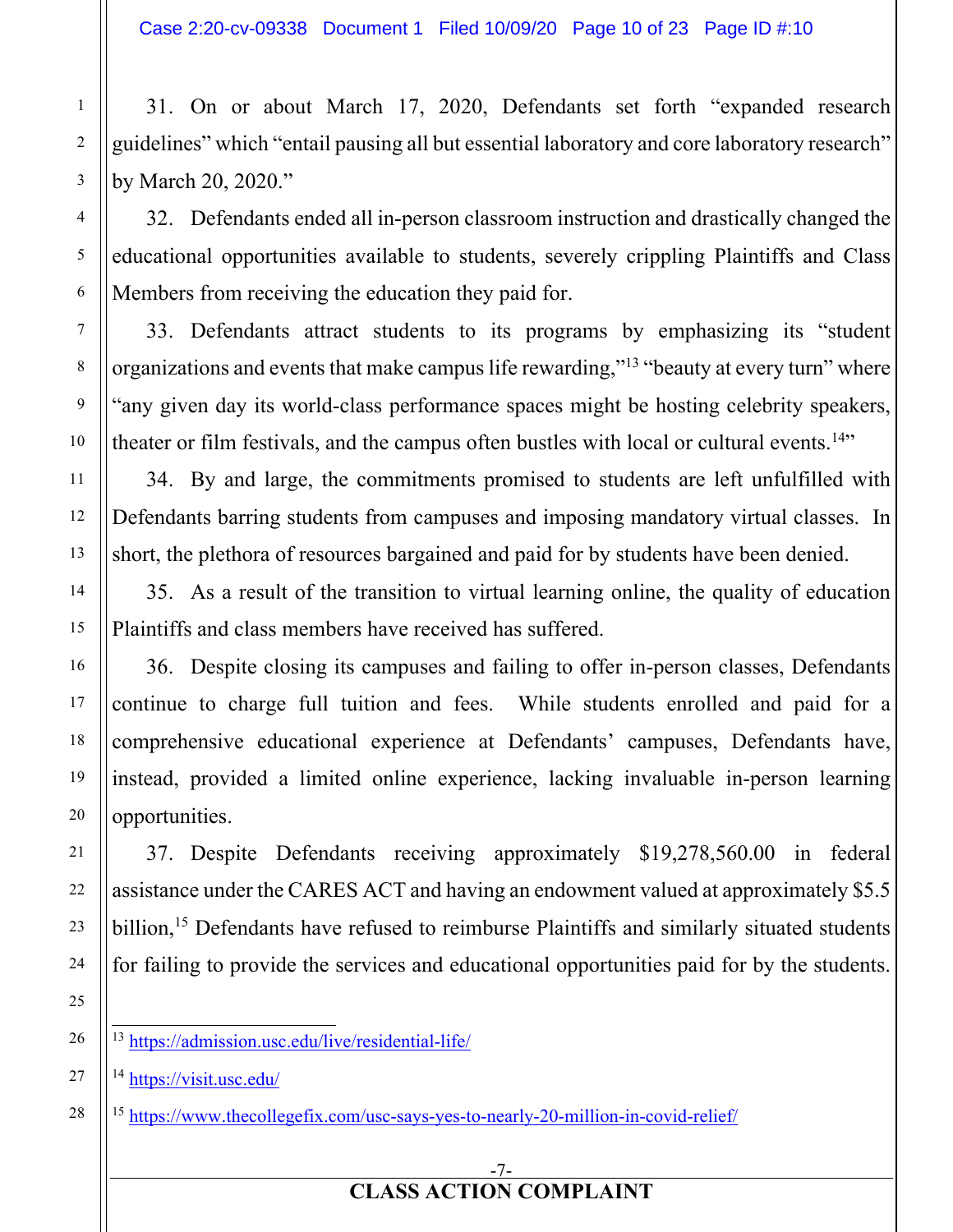Defendants are thus profiting from the pandemic while further burdening students and families, many of whom have been financially and/or physically impacted by COVID-19.

38. Consequently, Plaintiffs and class members have suffered harm by losing the education, services, and other experiences Defendants promised to their students. Plaintiffs and similarly situated students seek disgorgement of their payments for unused services and refund of the tuition for the inadequate, subpar educational instruction provided in lieu of the quality education for which they bargained.

# **V. CLASS ACTION ALLEGATIONS**

### **Class Definition**

39. Plaintiff brings this action pursuant to 28 U.S.C. § 1332(d) on behalf of a proposed class of persons (the "Class"), defined as:

All students enrolled at a USC campus who paid tuition and mandatory campus and student services fees for the Spring Term of 2020 for classes scheduled for in-person instruction who were denied that instruction for any part of the Spring Term of 2020.

40. Excluded from the Class are Defendants, any of its past or present officers, directors, agents, and affiliates, any judge who presides over this action, and all counsel of record.

41. Plaintiff reserves the right to expand, limit, modify, or amend the definitions of the class as may be desirable or appropriate during the course of this litigation.

42. Class certification is proper because the question raised by this Complaint is one of a common or general interest affecting numerous persons so that it is impracticable to bring them all before the Court.

### **Numerosity and Ascertainability**

43. The class is sufficiently numerous, as Defendants boast an enrollment of approximately 48,500 undergraduate and graduate students. Class members may be identified through objective means, such as Defendants' records, and notified of this action by recognized methods of notice, such as mail or e-mail, or publication in print or on the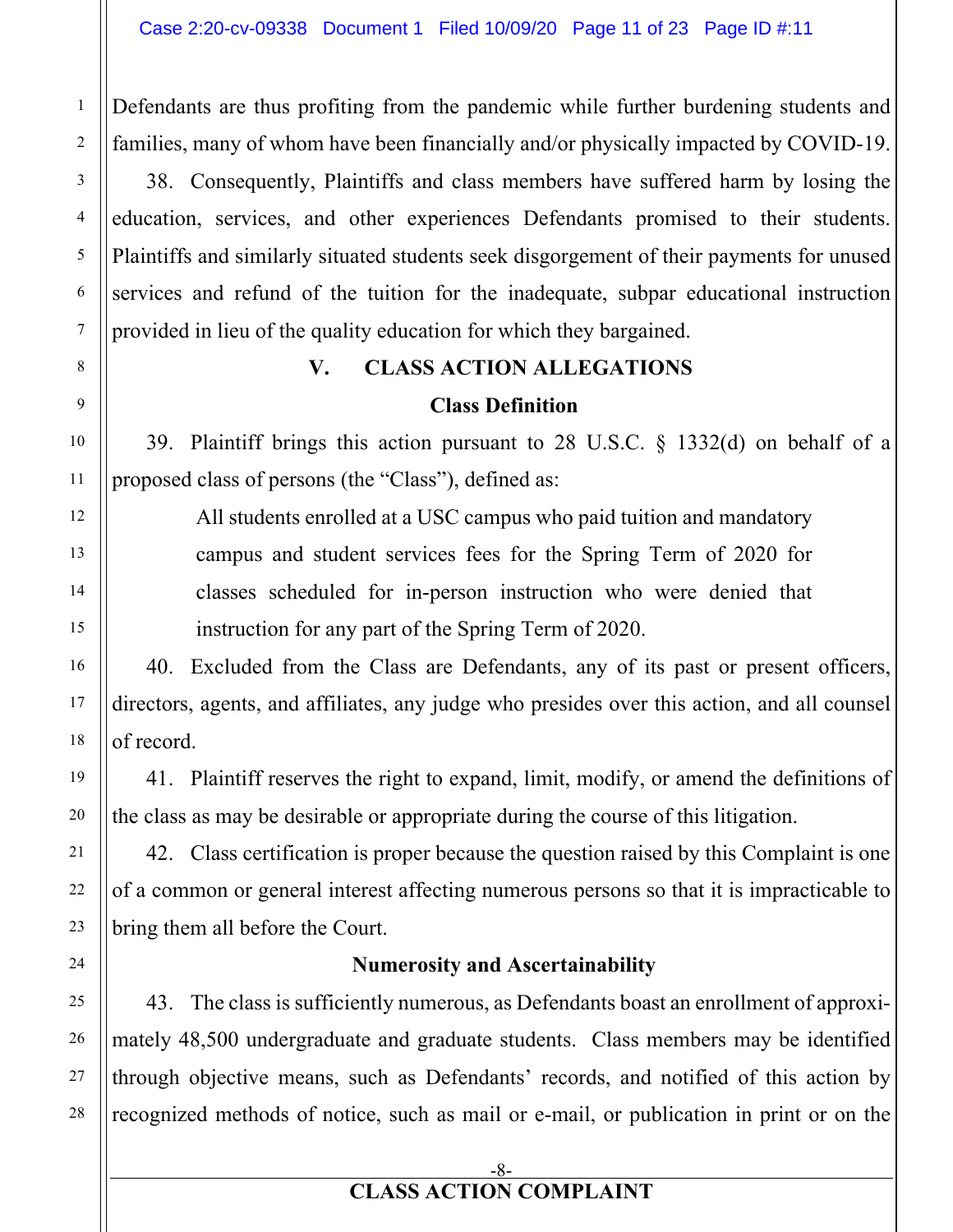Internet. Furthermore, Defendants maintain rosters of all of its attending students and their financial obligations and payments.

#### **Adequacy**

44. Plaintiffs and their counsel are adequate representatives of the interests of the putative class. Plaintiffs are students at USC who are being or were charged tuition or fees as part of their enrollment. Plaintiffs contend that USC has breached its agreement with students by continuing to charge and demand full tuition and fees, even though USC is not providing any in-person classroom instruction at any of its campuses and not making campus facilities available for students.

45. Plaintiffs have retained counsel experienced in class action litigation to litigate and represent the interests of the proposed Class.

#### **Typicality**

46. Plaintiffs' claims are typical of the claims being raised on behalf of the absent class members. Like all absent Class members, Plaintiffs seek redress for Defendants' failure to provide any in-person campus instruction or campus facility, while continuing to charge full tuition and fees. The claims Plaintiffs assert are the same as and co-extensive with the claims raised on behalf of Class members.

#### **Superiority**

47. A class action is superior to other available methods for the fair and efficient adjudication of this controversy. Here, classwide litigation is superior to individually litigating and adjudicating this dispute, because the cost of litigating an individual claim for partial refund of tuition or fees makes such individual litigation unfeasible, given the costs of bringing such an action relative to the amount of damages recoverable in an individual action.

48. A class action is also superior to other available methods for the fair and efficient adjudication of this controversy because it eliminates the prospect of inconsistent rulings that would unsettle the legal obligations or expectations of Defendants, Plaintiffs, and Class members.

1

#### -9- **CLASS ACTION COMPLAINT**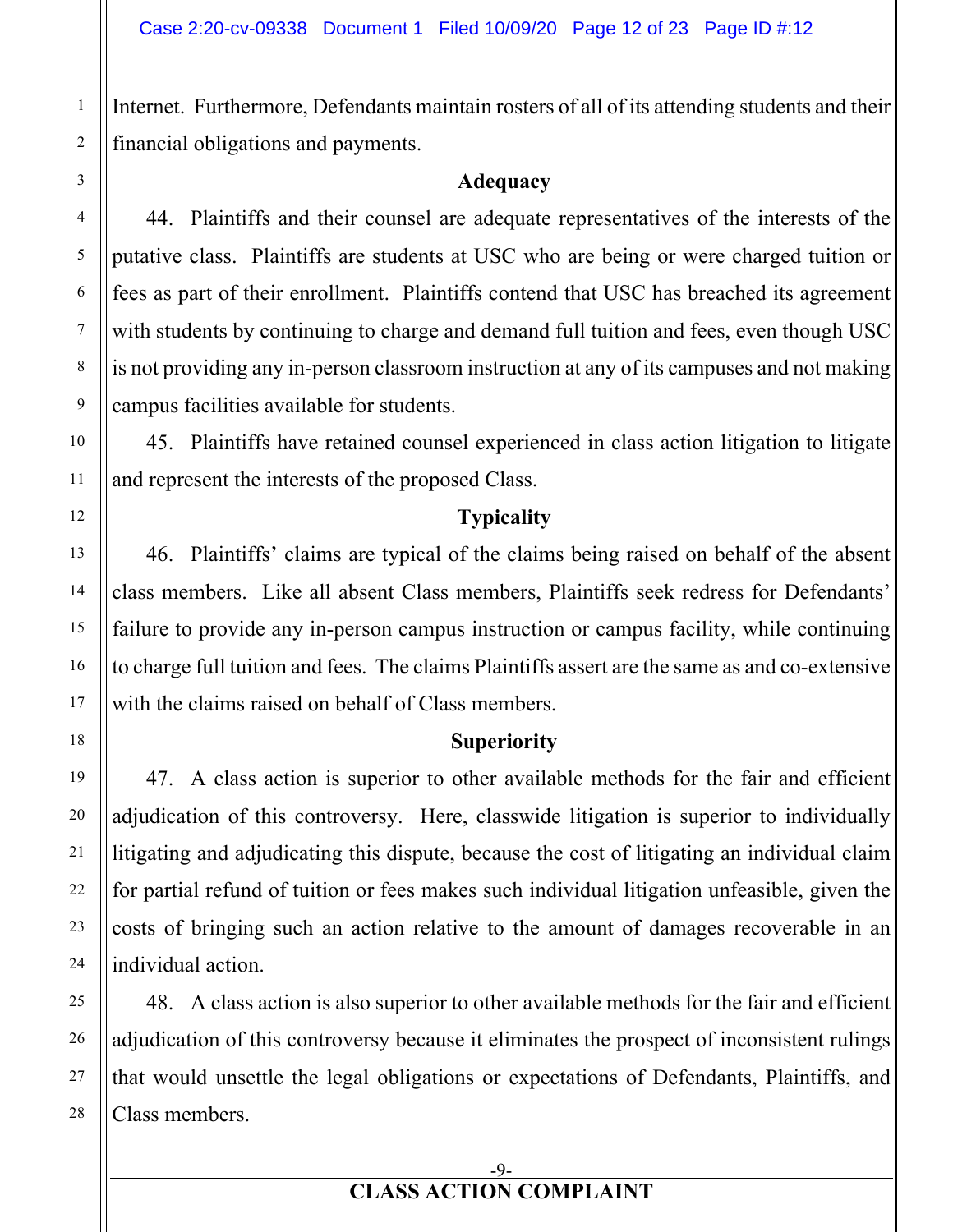49. Because the damages suffered by each individual class member may be relatively small, the expense and burden of individual litigation would make it very difficult or impossible for individual class members to redress the wrongs done to each of them individually, so that the prosecution of specific actions and the burden imposed on the judicial system by individual litigation by the Class would be significant, making class adjudication the superior option.

50. The conduct of this action as a class action presents far fewer management difficulties, far better conserves judicial resources and the parties' resources, and far more effectively protects the rights of each class member than would piecemeal litigation. Compared to the expense, burdens, inconsistencies, economic infeasibility, and inefficiencies of individualized litigation, any challenge of managing this action as a class action is substantially outweighed by the benefits to the legitimate interests of the parties, the Court, and the public of class treatment, making class adjudication superior to other alternatives.

#### **Commonality and Predominance**

51. Plaintiffs' Complaint raises questions of fact or law common to the class that predominate over questions affecting only individual class members. Among these predominating common questions are:

a. Whether the relationship between Defendants and Plaintiff and members of the proposed Class is contractual;

b. What tuition and mandatory fees Plaintiffs and Class members paid to Defendants;

c. What tuition and mandatory fee refunds, if any, Defendants issued to Plaintiffs and Class members;

d. Whether Defendants breached their agreements with Plaintiffs and Class members when Defendants failed to deliver to Plaintiffs and Class members in-person instruction and the services for which they paid tuition and mandatory fees and subsequently refused to refund;

1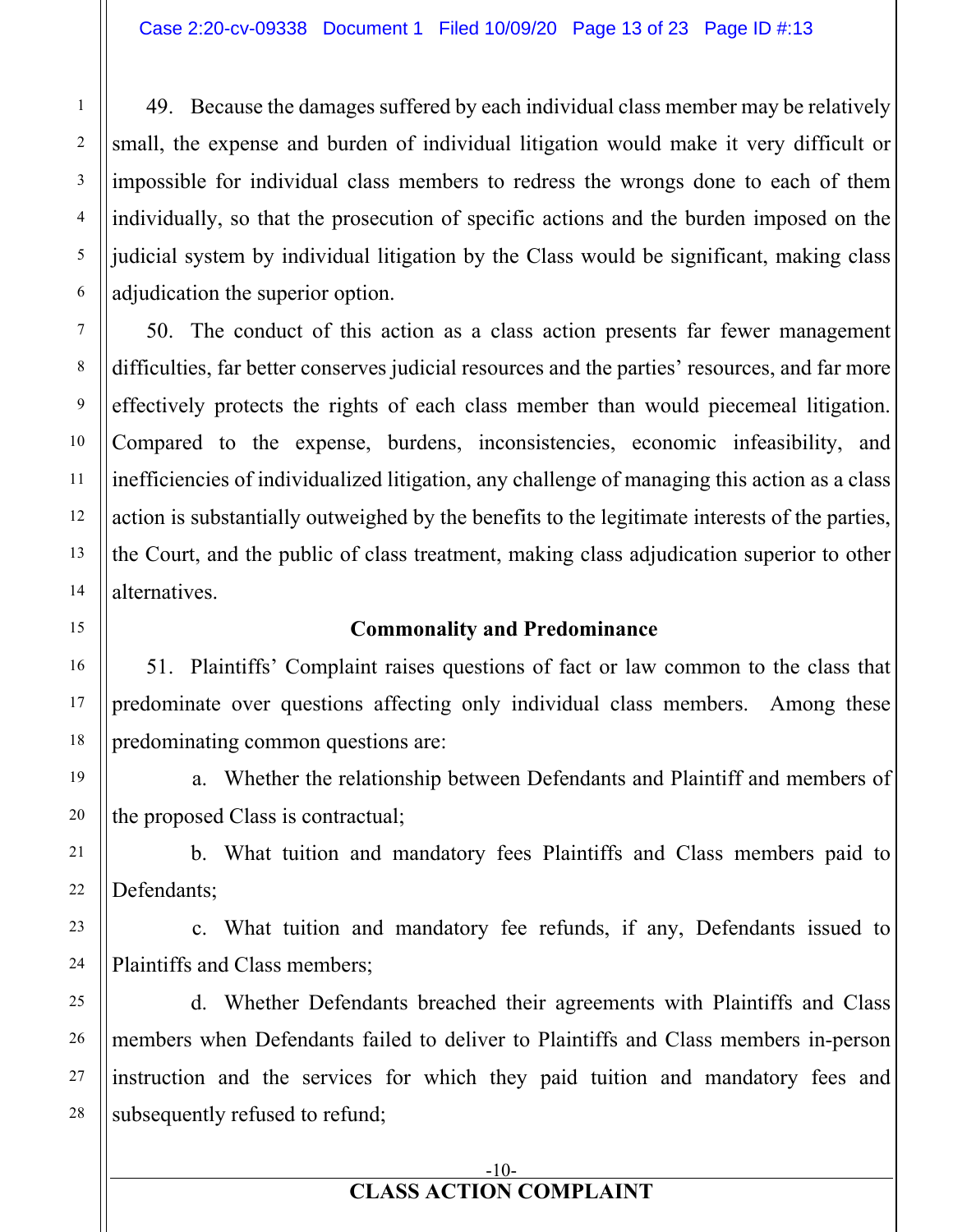1

2

3

4

5

6

7

8

9

10

11

12

13

14

15

16

17

18

19

20

21

22

23

24

25

26

27

28

e. Whether the refunds, if any, Defendants issued to Plaintiffs and Class members were adequate to account for the cessation in in-person classroom instruction and services and the closure of campus facilities;

f. Whether Defendants ceased providing in-person classroom instruction to Plaintiffs and Class members;

g. Whether Defendants deprived Plaintiffs and Class members of the use and enjoyment of campus services and facilities;

h. Whether the value of online instruction is not equivalent to the value of the in-person classroom instruction that Plaintiffs and Class members bargained for and for which they were and are continuing to be charged;

i. Whether the value of campus facilities that Plaintiffs and Class members were charged has been lessened as a result of Defendants' closing campus facilities;

j. Whether Defendants' action in continuing to charge and demand full tuition and fees has harmed Plaintiffs and Class members;

k. Whether a method of computing classwide damages or restitution exists;

l. Whether Defendants was unjustly enriched by retaining tuition and mandatory fee payments when Plaintiffs and Class members did not receive the services for which they paid tuition and mandatory fees;

m. Whether Plaintiffs and Class members are entitled to declaratory or injunctive relief against Defendants;

n. Whether Defendants have unjustly enriched themselves at the expense of Plaintiffs and Class members; and

o. Whether Defendants engaged in unfair business practices in violation of California law in refusing to refund any portion of the tuition and fees paid for services not offered to Plaintiffs.

52. In the event that the Court were to find the proposed class definition inadequate in any way, Plaintiffs respectfully pray for certification of any other alternative, narrower class definition or for the certification of subclasses, as appropriate.

#### -11- **CLASS ACTION COMPLAINT**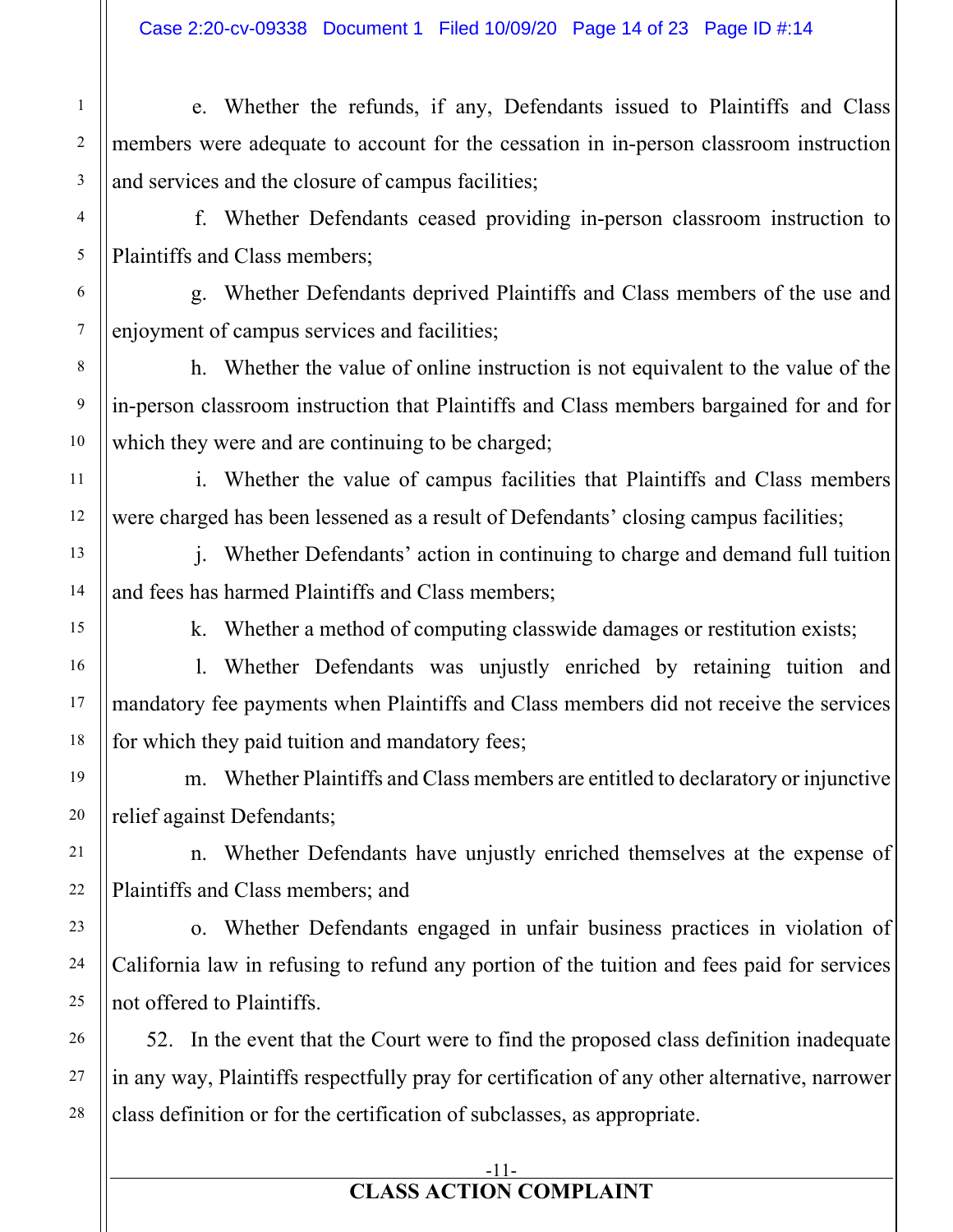#### **VI. FIRST CAUSE OF ACTION**

#### **Breach of Contract**

## **(Brought by Plaintiffs on Behalf of Themselves and the Class Against All Defendants)**

53. Plaintiffs re-allege and incorporate by reference all previous allegations as though set forth in full herein.

54. By the act of matriculation, together with payment of required fees, a contract between Plaintiffs and Class members, on the one hand, and Defendants, on the other hand, was created. Thus, in addition to any enrollment contract that may exist between Defendants and the Plaintiffs and Class members, an implied-in-fact contract independently exists between the parties as a matter of California law.

55. By ceasing all in-person classroom instruction, relegating Plaintiffs and Class members to online instruction only and shutting off campus facilities to Plaintiffs and Class members, Defendants have failed to provide the services that Plaintiffs bargained for in entering into their contractual relationships with Defendants.

56. Although Defendants may not bear culpability for the campus closures or the inability to provide any classroom instruction, neither do the enrolled students. Yet, while Defendants have used the current COVID-19 shutdown circumstances to excuse its obligation to fully perform the obligations of their bargain with their students, Defendants continue to demand that all students fully perform their contractual obligations to pay in full all tuition and fees, without any reduction for Defendants' failure to fully perform their contractual obligations. This is contrary to the tenets of contract law.

57. The nature of the instruction provided by Defendants at the time Plaintiffs and Class members enrolled (*i.e.,* in-person classroom instruction), as well as the campus facilities Defendants offer across its schools and campuses, were and are material terms of the bargain and contractual relationship between students and Defendants.

58. Defendants' failure to provide any in-person classroom instruction and its shutdown of campus facilities amount to a material breach of the contract.

#### -12- **CLASS ACTION COMPLAINT**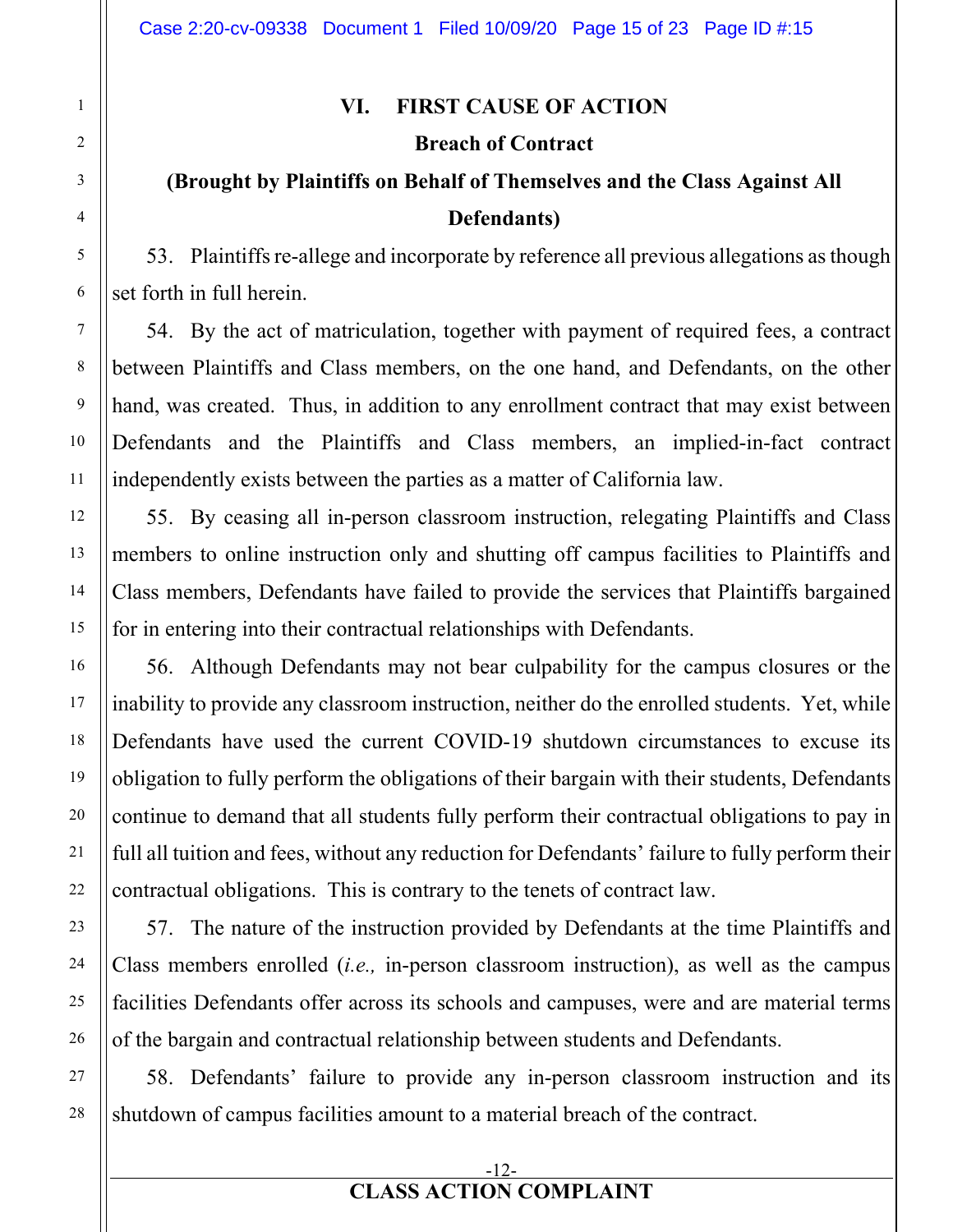59. As a result of Defendants' material breach—regardless of whether Defendants' performance may be excused—Plaintiffs and Class members are not to be held liable for continuing to perform their contractual obligations. That is, regardless of whether Defendants' failure to offer in-person classroom instruction or to provide campus facilities is to be excused as a result of the COVID-19 pandemic, Defendants cannot continue to demand full payment of tuition and fees from Plaintiffs and Class members for services and facilities that Defendants are indisputably failing to provide.

60. Defendants' breach and continued demand for full payment from Plaintiffs and the Class members are the proximate causes of Plaintiffs' and Class members' injury.

61. Plaintiffs and Class members have all been harmed as a direct, foreseeable, and proximate result of Defendants' actions because Plaintiffs and Class members are being charged full tuition and fees for services that Defendants are not providing.

62. Plaintiffs and Class members are entitled to an award of money damages or partial restitution in an amount to be determined at trial as redress for Defendants' breach. Plaintiffs pray for the establishment of a Court-ordered and Court-supervised common fund from which the claims of affected Class members may be paid and the attorneys' fees and costs of suit expended by class counsel, as approved by the Court, may be awarded and reimbursed.

63. Defendants continue to insist that full tuition and fees are due from Plaintiffs and the students, despite Defendant's failure to fully perform its contractual obligations. Unless restrained by way of injunctive relief, Defendants' conduct is reasonably likely to lead to irreparable harm. Plaintiffs and Class members are entitled to and hereby pray for injunctive relief to enjoin Defendants' continued conduct.

64. Defendants continue to represent falsely on its web site that it offers campus facilities with significant benefit and value to students and continues to represent falsely the value of its in-person on-campus classes. Unless restrained by way of injunctive relief, Defendants' conduct is reasonably likely to lead to irreparable harm. Plaintiffs and Class members are entitled to and hereby pray for injunctive relief to enjoin Defendants'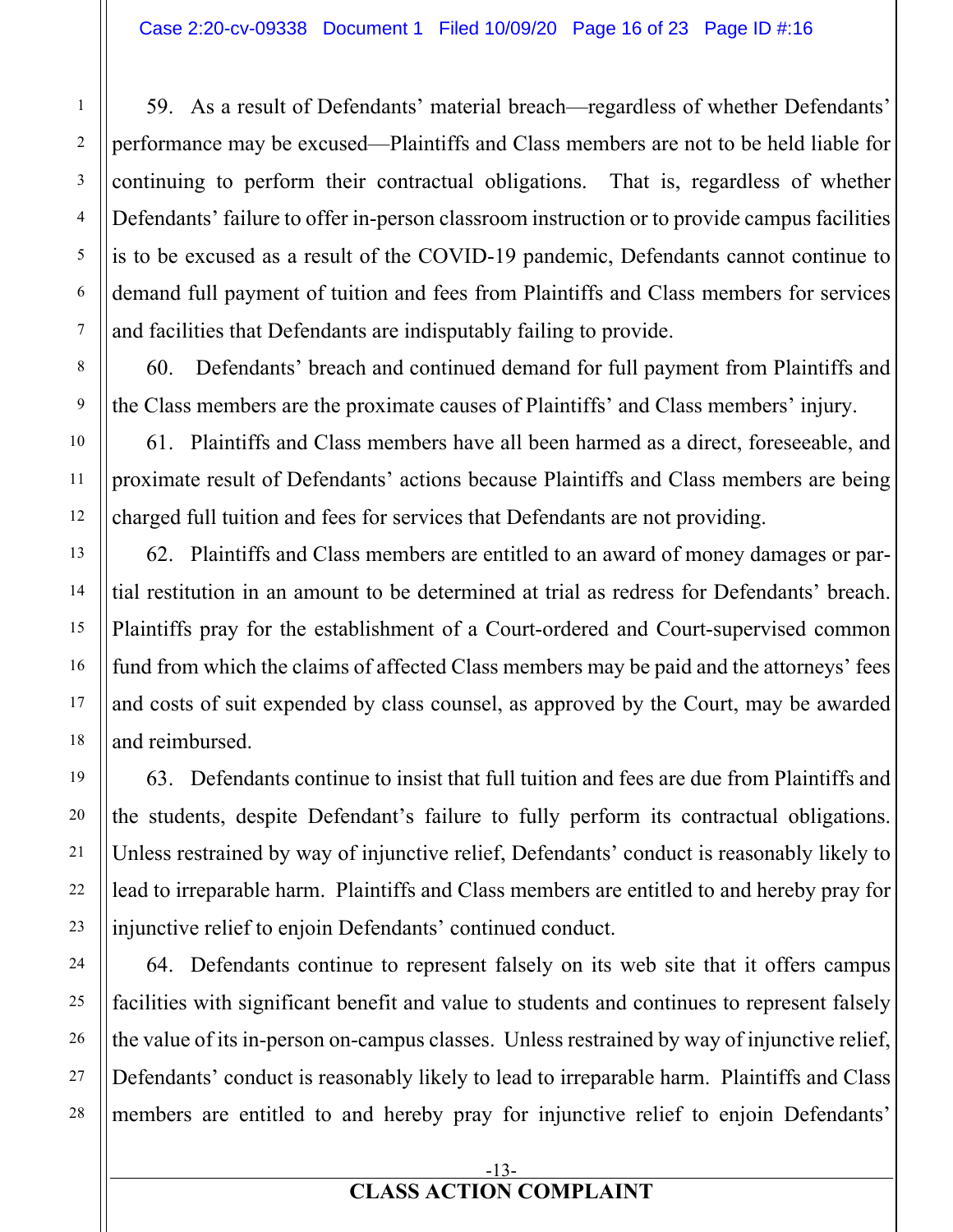continued conduct.

65. Defendants dispute their obligation to refund tuition and fees to Plaintiffs and Class members. Given this dispute and the contractual relationship between the parties, Plaintiffs and Class members are entitled to and hereby pray for declaratory relief to have the Court declare the parties' respective obligations.

## **VII. SECOND CAUSE OF ACTION**

## **Unjust Enrichment**

## **(Brought by Plaintiffs on Behalf of Themselves and the Class Against All Defendants)**

66. Plaintiffs re-allege and incorporate by reference all previous allegations as though set forth in full herein.

67. Plaintiffs and Class members conveyed money to Defendant in the forms of tuition and fees for on-campus instruction and facilities that Defendants did not provide and is not providing. Defendants have continued to retain these monies, despite not providing the full benefit of on-campus classroom instruction and campus services and facilities.

68. Through this conduct, Defendants have been unjustly enriched at the expense of Plaintiffs and Class members.

69. Between the parties (Defendants and the Class members), it would be inequitable to permit Defendants to retain all of the benefits Plaintiffs and Class members conferred on Defendants the form of tuition and fees paid.

70. Plaintiffs and Class members are entitled to and hereby pray for an order of partial restitution as redress for Defendants' unjust enrichment. Plaintiffs pray for the establishment of a Court-ordered and -supervised common fund from which the claims of affected Class members may be paid and the attorneys' fees and costs of suit expended by class counsel, as approved by the Court, may be awarded and reimbursed.

71. Defendants continue to falsely represent on their web site that they offer campus facilities with significant benefit and value to students and continue to falsely represent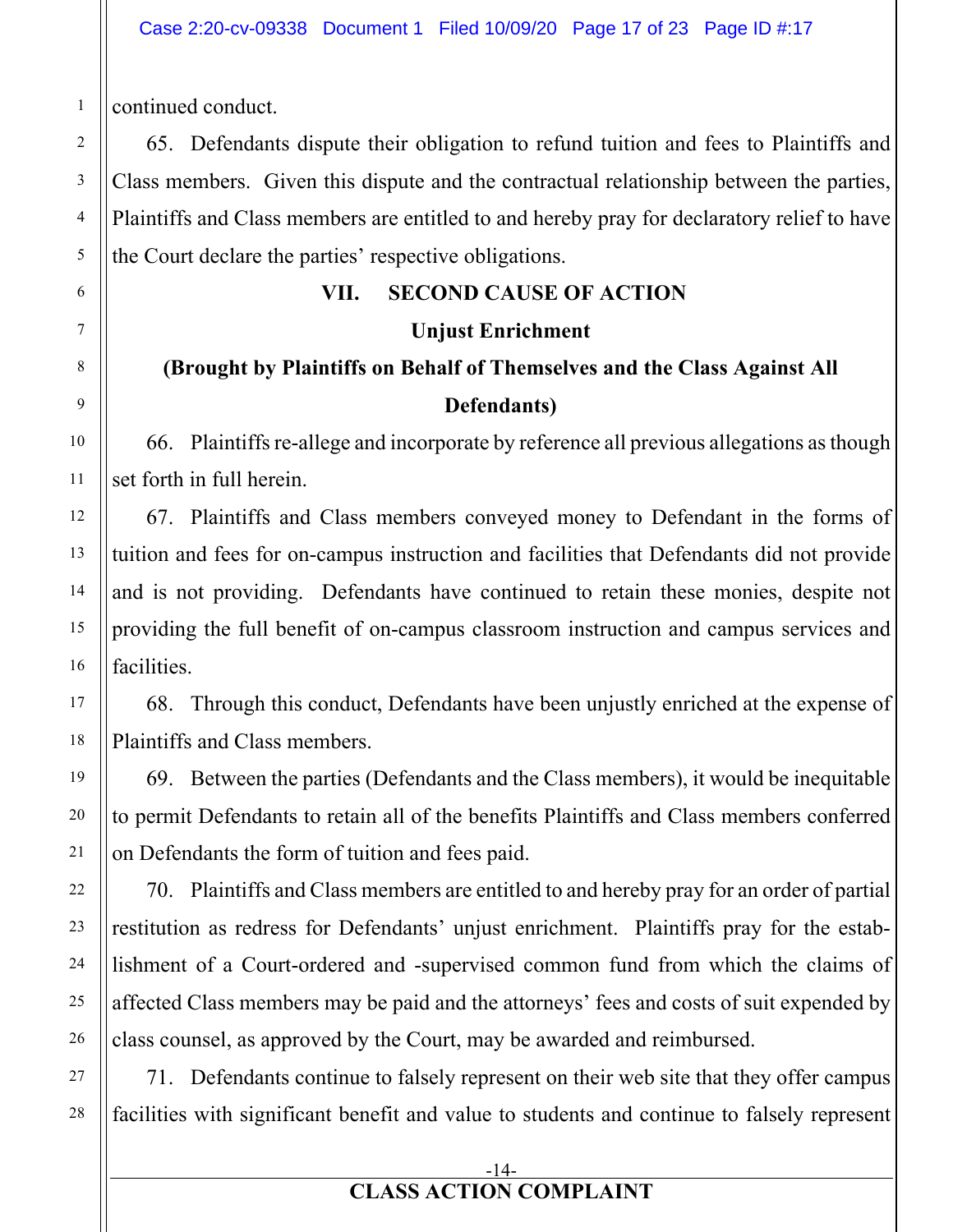the value of their in-person on-campus classroom instruction. This is false in that such on-campus instruction is not being offered. Defendants also continue to defy and deny requests for partial tuition or fee reimbursement, claiming that it is offering the same services for which Plaintiffs and Class members bargained. Thus, Defendants are continuing to demand full tuition and fees despite announcing that they will not be providing any on-campus instruction for the summer sessions and is uncertain of whether it will do so for the Fall 2020 term. Unless restrained by way of injunctive relief, Defendants' conduct is reasonably likely to lead to irreparable harm. Plaintiffs and Class members are entitled to and hereby pray for injunctive relief to enjoin Defendants' continued conduct.

#### **VIII. THIRD CAUSE OF ACTION**

#### **Conversion**

## **(Brought by Plaintiffs on Behalf of Themselves and the Class Against All Defendants)**

72. Plaintiffs re-allege and incorporate by reference all previous allegations as though set forth in full herein.

73. Defendants received money from Plaintiffs and Class members in the form of tuition and fee payments.

74. The money Plaintiffs and Class members paid to Defendants was supposed to be used for the benefit of Plaintiffs and Class members for Defendants' provision of oncampus university classroom instruction and to make available to Plaintiffs and Class members campus services and facilities.

75. Defendants wrongfully exercised control over and/or intentionally interfered with the rights of Plaintiffs and Class members by effectively closing their campuses to in-person classroom instruction and switching to a virtual online-only format, discontinuing paid-for services, and evicting students from campus housing.

76. Defendants received and wrongfully kept the money Plaintiffs and Class members paid for tuition and fee payments, because Defendants have not provided campus

1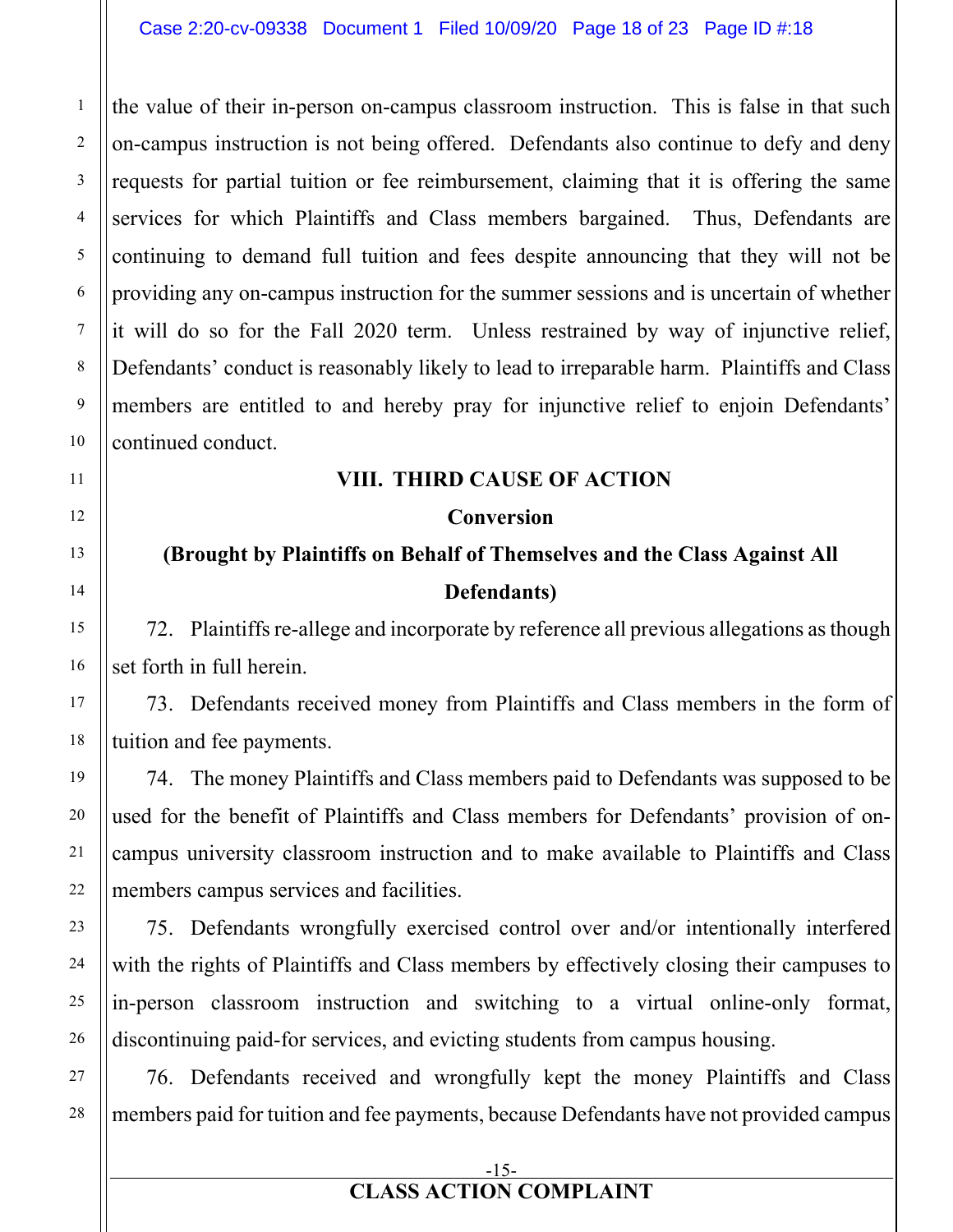facilities or on-campus instruction for the Spring term. More specifically, Defendants failed to provide to Plaintiffs and Class members the benefits—such as in-person classroom instruction and related academic activities, access to campus services, facilities, and in-person extracurricular, athletic, and other student activities—that Plaintiffs and Class members paid the tuition and mandatory campus and student services fees to secure.

77. Plaintiffs and/or Class members have requested that Defendants issue refunds.

78. Defendants refused to return, and has thus wrongfully retained, a portion of tuition and mandatory campus and student services fees. Defendants, therefore, are indebted to Plaintiffs and Class members for this failure to provide on-campus classroom instruction and campus facilities.

79. Defendants' actions have damaged Plaintiffs and Class members in the amounts of the tuition and mandatory campus and student services fees that defendant improperly withheld.

80. Plaintiffs and Class members hereby pray for the full panoply of remedies available as redress for conversion, including a constructive trust over such monies had and received for which the benefit was not provided, restitution or disgorgement, as appropriate, and declaratory and injunctive relief.

## **IX. FOURTH CAUSE OF ACTION**

## **Violation of California's Unfair Competition Law ("UCL"), California Business and Professions Code §§ 17200,** *et seq.*

## **(Brought by Plaintiffs on Behalf of Themselves and the Class Against All Defendants)**

81. Plaintiffs re-allege and incorporate by reference all previous allegations as though set forth in full herein.

82. California's Unfair Competition Law, California Business and Professions Code sections 17200, *et seq.*, prohibits an "unlawful, unfair or fraudulent business act or practice."

83. Defendants violated the Unfair Competition Law by committing an unlawful act

## -16-

## **CLASS ACTION COMPLAINT**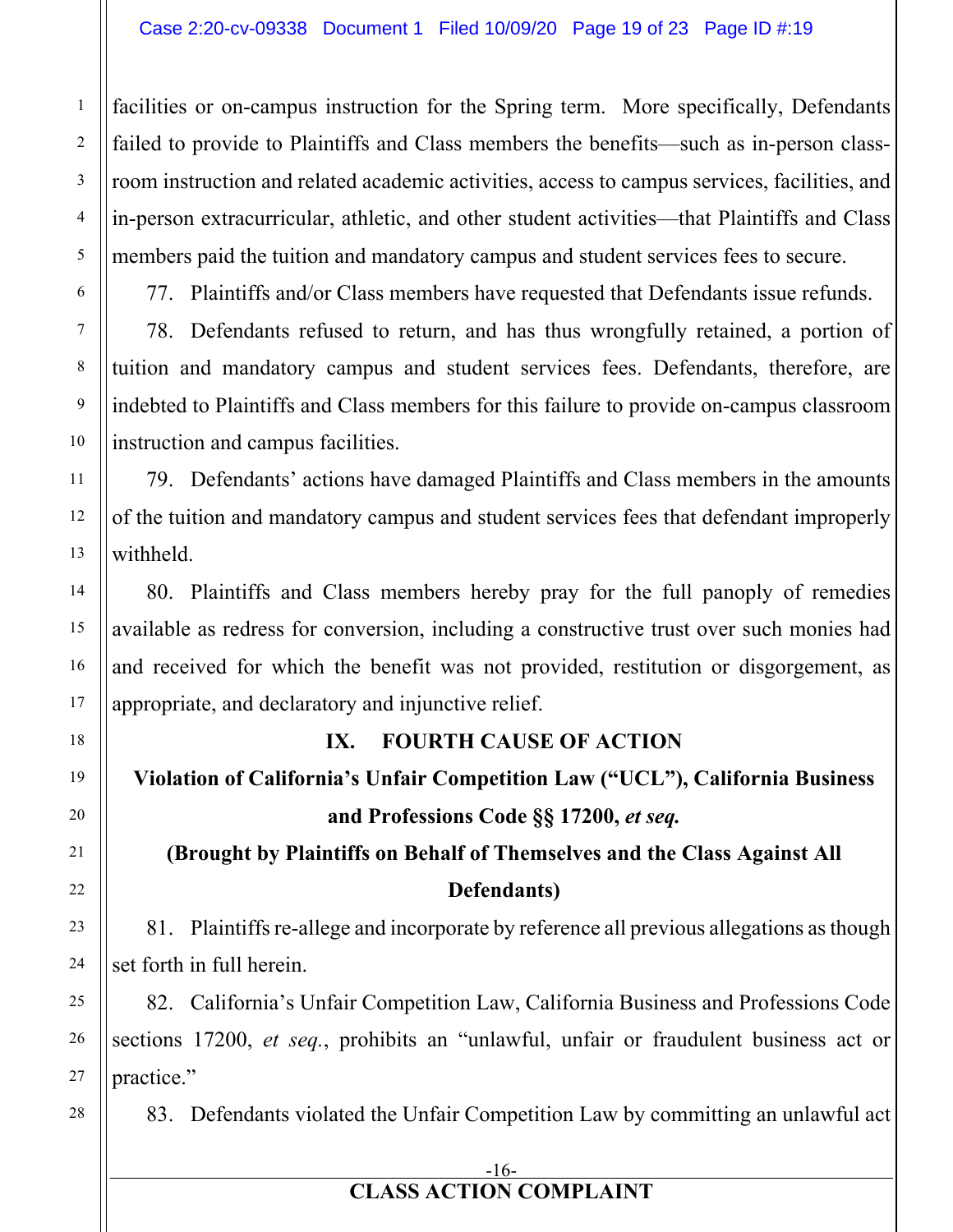by breaching their contracts with Plaintiffs and Class members, failing to provide services paid for, including in-person classroom instruction and access to Defendants' facilities, and failing to refund tuition, fees, and costs.

84. Defendants' conduct in representing that it offers campus facilities and oncampus instruction to Plaintiffs and Class members when, in fact, it did not do so, but continuing to charge and demand full tuition and fees as if such services and facilities were being provided, amounts to an unlawful, unfair, or deceptive business practice within the meaning of California's Unfair Competition Law ("UCL").

85. Had Defendants disclosed that they would not be offering on-campus facilities or in-classroom instruction before it charged Plaintiffs and Class members full tuition and fees and decided to retain them, Plaintiffs and Class members either would not have enrolled at Defendants' educational institution or would not have agreed to pay the same amounts of tuition and fees for services and facilities they would not receive.

86. Defendants' practices are fraudulent because Defendant represented that it would offer in-person instruction and access to Defendants' campus facilities. Plaintiffs and Class members paid for the Spring 2020 term and college experience advertised. However, Plaintiffs and Class members did not receive the services they paid for— Defendant moved all classes online, restricted student access to university facilities, and evicted students from campus housing.

87. Plaintiffs and Class members conveyed money to Defendants in the forms of tuition and fees while Defendants were engaged in the unlawful, unfair, or deceptive business practice.

88. Plaintiffs and Class members have been and continue to be injured by Defendants' unlawful, unfair, or deceptive business practices because they are not receiving the instruction or facilities for which they conveyed money to Defendant.

89. Plaintiffs and Class members are entitled to and pray for an order of partial restitution as redress for Defendant's violations of the UCL.

90. Plaintiffs and Class members pray for the establishment of a Court-ordered and -

#### -17- **CLASS ACTION COMPLAINT**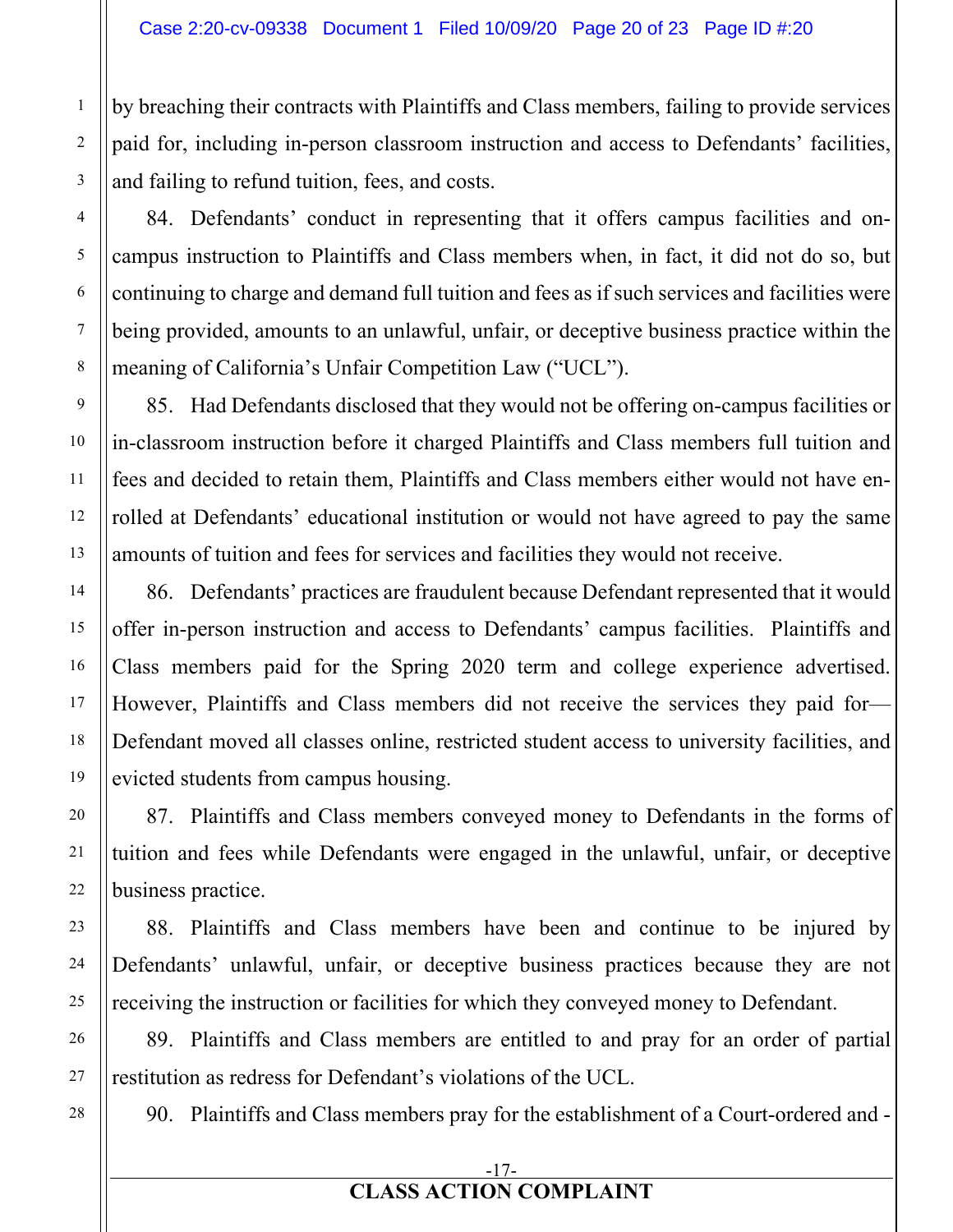supervised common fund from which the claims of affected Class members may be paid and the attorneys' fees and costs of suit expended by class counsel, as approved by the Court, may be awarded and reimbursed.

91. Defendants continue to charge full tuition and fees as if full services and facilities were being provided, collecting millions of dollars from students deprived of the full benefit of their payments.

92. Defendants continue to represent falsely on its web site that it offers campus facilities with significant benefit and value to students and continues to represent falsely the value of its in-person on-campus classes. Defendants also continue to defy and deny all requests for partial tuition reimbursement, claiming falsely that it is offering the same services as Plaintiffs and Class members had bargained for. Thus, Defendants are continuing to demand full tuition and fees, even though Defendants have already announced that they will not be providing any on-campus instruction for the summer sessions and is uncertain of whether it will do so for the Fall 2020 term. Unless restrained by way of injunctive relief, Defendants' conduct is reasonably likely to lead to irreparable harm. Plaintiffs and Class members are entitled to and hereby pray for injunctive relief to enjoin Defendants' continued conduct.

93. As a direct and proximate result of Defendants' unlawful and unfair business acts and practices, Plaintiffs and Class members have suffered and will continue to suffer actual damages.

94. Plaintiffs and Class members are entitled to and seek disgorgement and restitution of the benefits unjustly retained, whether in whole or in part, including through refunds for tuition, fees, and/or room and board.

## **X. PRAYER FOR RELIEF**

WHEREFORE, Plaintiffs, on behalf of themselves and all others similarly situated, respectfully requests that this Court finds against Defendants as follows:

1. An order certifying this action as a class action as defined herein, appointing Plaintiffs as Class representatives, their counsel as Class counsel, and directing that notice

1

#### -18- **CLASS ACTION COMPLAINT**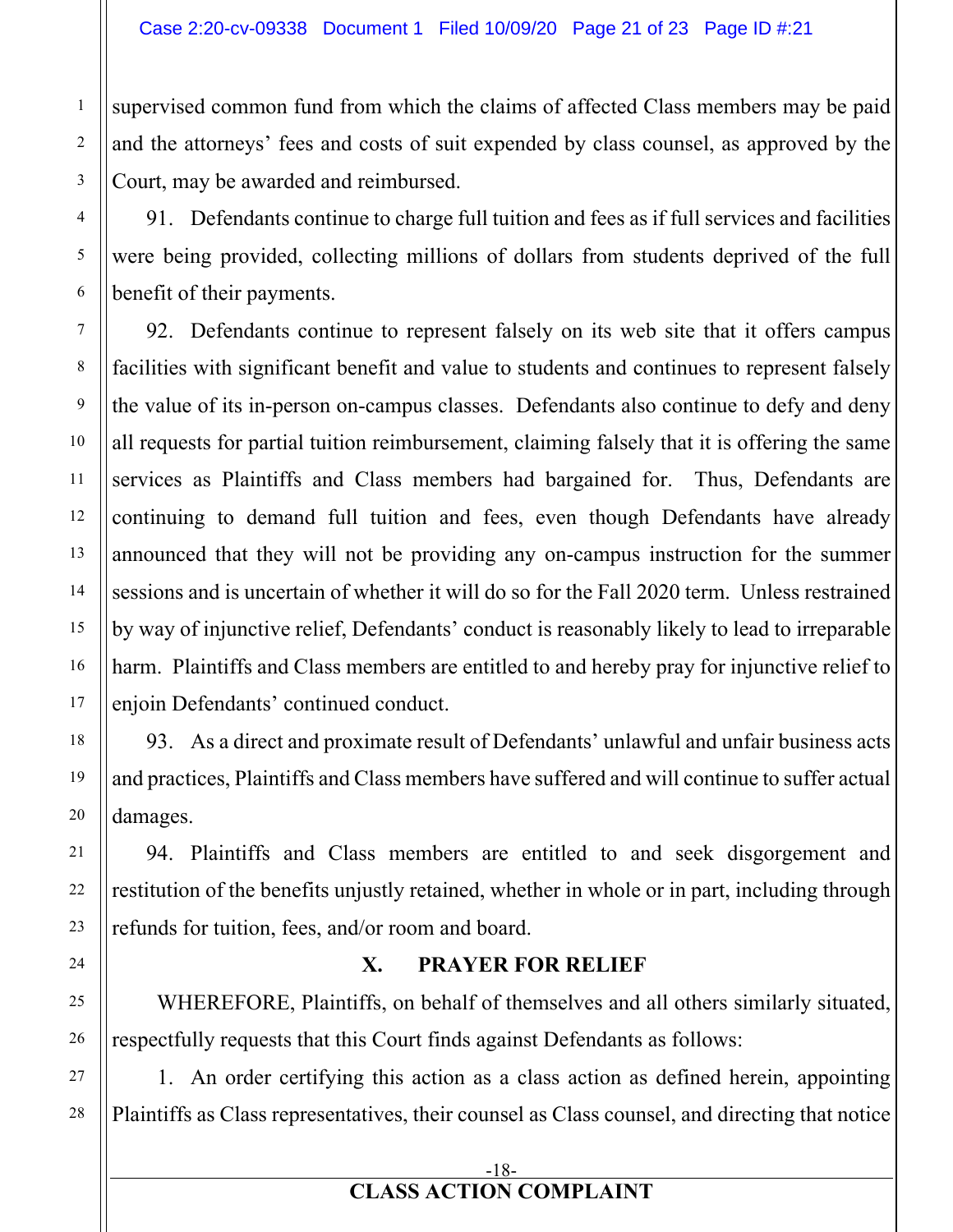be disseminated to the absent Class members;

2. For judgment in favor of Plaintiffs and Class members and against Defendants on all counts and claims for relief;

3. For compensatory, consequential, general, and punitive damages and/or restitution in an amount to be determined at trial;

4. For statutory damages and treble damages to the extent permitted by law;

1

2

3

4

5

6

7

8

9

10

11

12

13

14

15

16

17

18

19

20

21

22

23

24

25

26

27

28

5. Pre-judgment and post-judgment interest at the maximum legal rates; and

6. For the establishment of a Court-ordered and -supervised common fund to be funded by Defendant and from which claims of all eligible class members will be paid, attorneys' fees awarded to class counsel will be paid, costs of suit approved by the Court and incurred by Class counsel will be reimbursed, and any award of interest will be disbursed;

- 7. For interest as permitted by law;
- 8. For an award of attorneys' fees;
- 9. For costs of suit;
- 10. For declaratory relief, to have the Court declare the obligations of the parties;
- 11. For injunctive relief to enjoin Defendants' ongoing conduct; and

12. For all such other relief as the Court deems just and proper.

## Dated: October 9, 2020 **SHEGERIAN & ASSOCIATES, INC.**

By: */s/ Carney Shegerian*  Carney R. Shegerian Anthony Nguyen Cheryl A. Kenner

> Attorneys for Plaintiffs SONJA JOPLIN, ROBERT CALVERT, and CHILE AGUINIGA, on behalf of themselves and all others similarly situated